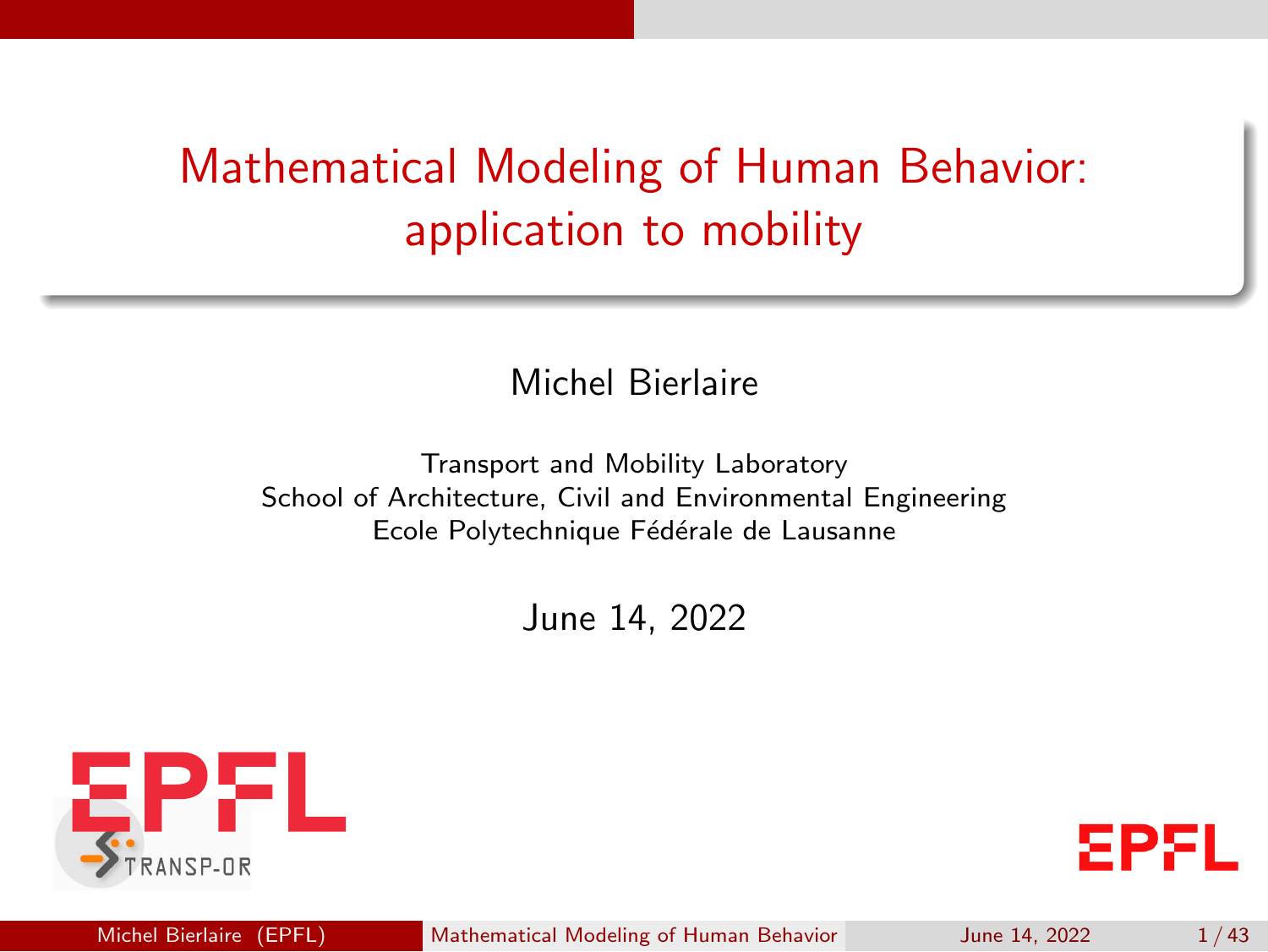### <span id="page-1-0"></span>**Outline**



[Foundations: microeconomics](#page-7-0)





**EPFL**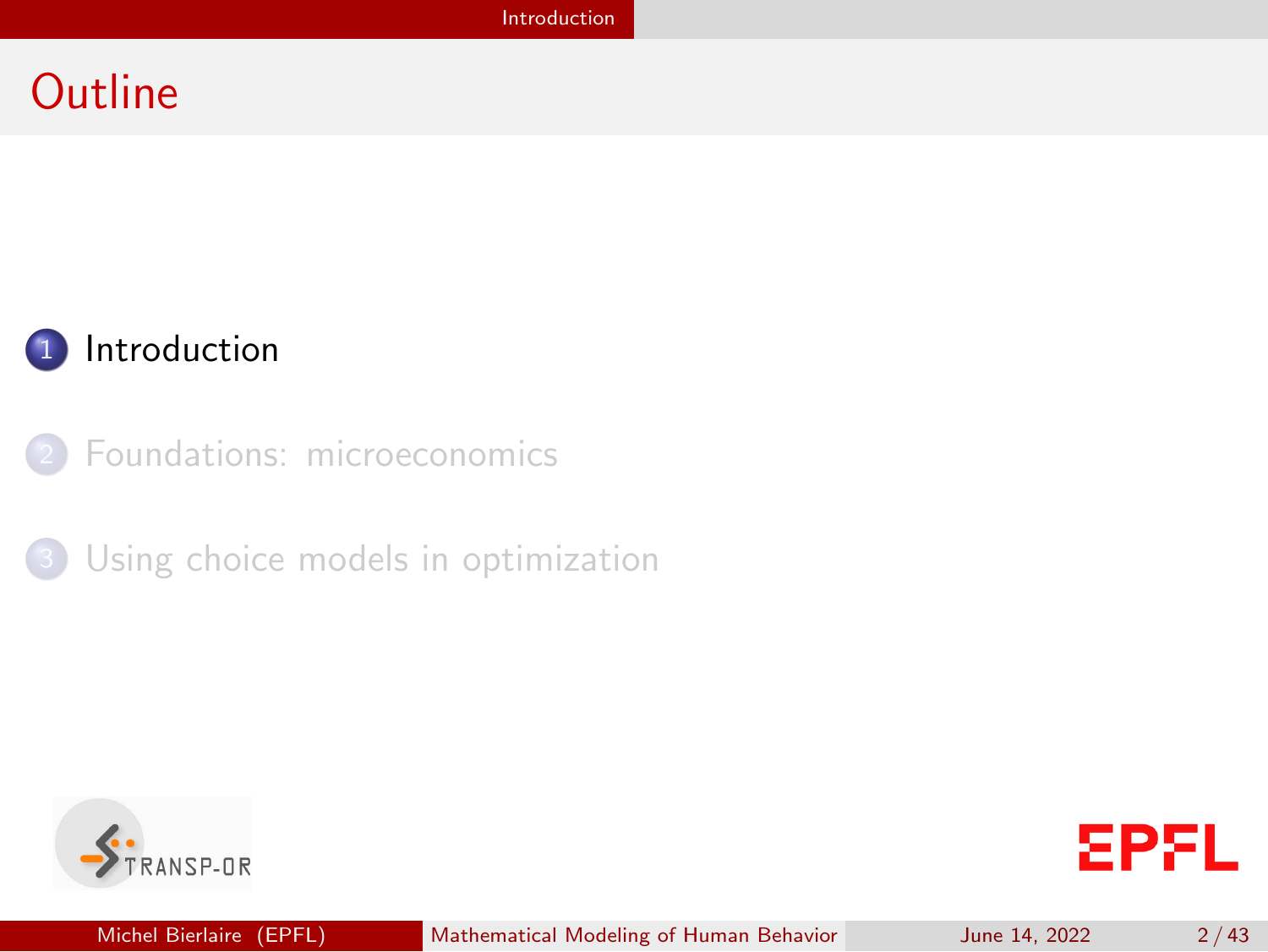### Travel demand models



- $\bullet$  Supply = infrastructure
- $\bullet$  Demand  $=$  behavior, choices
- $\bullet$  Congestion = mismatch



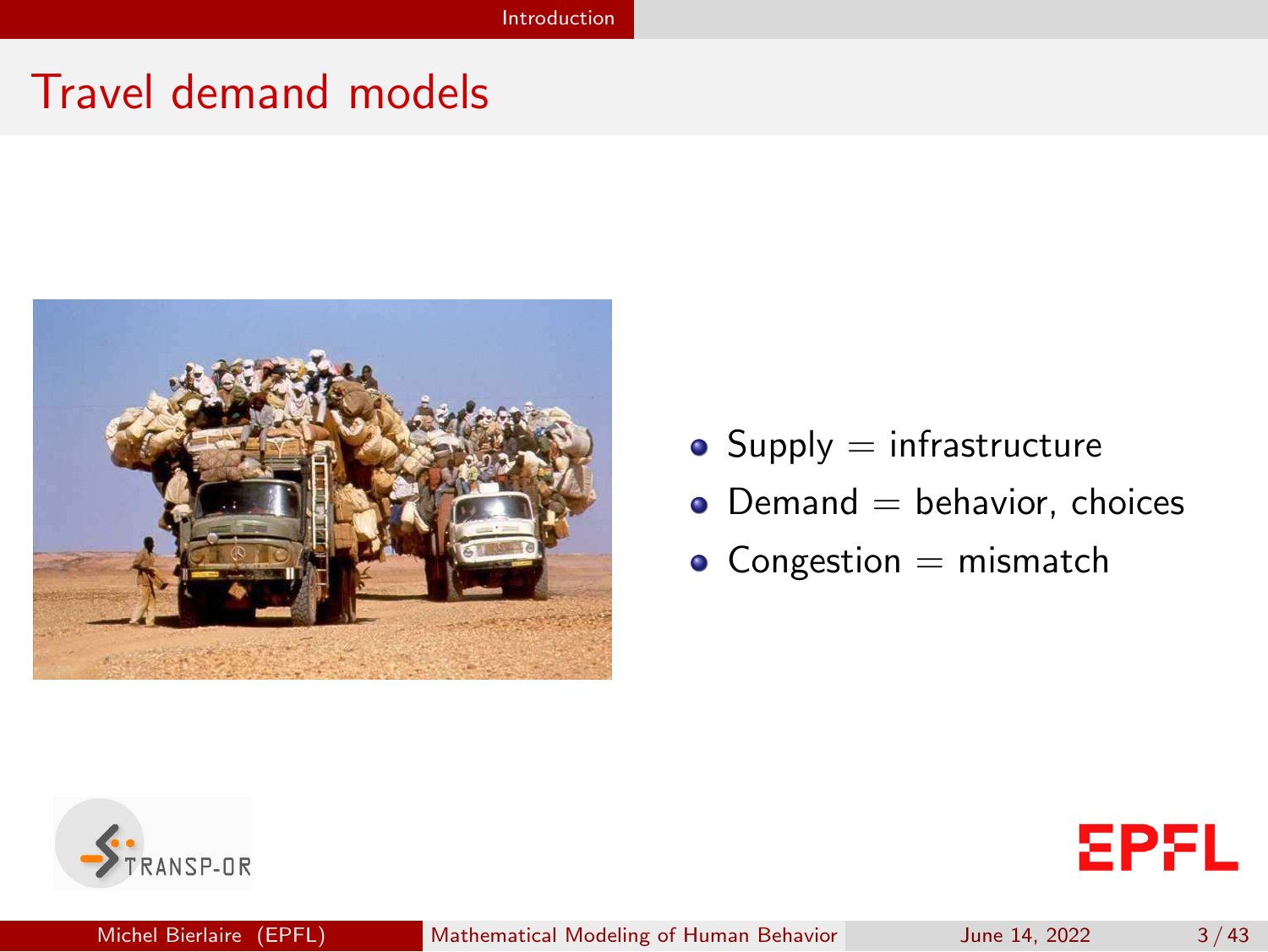### Travel demand models



- Usually in OR:
- o optimization of the supply
- for a given (fixed) demand

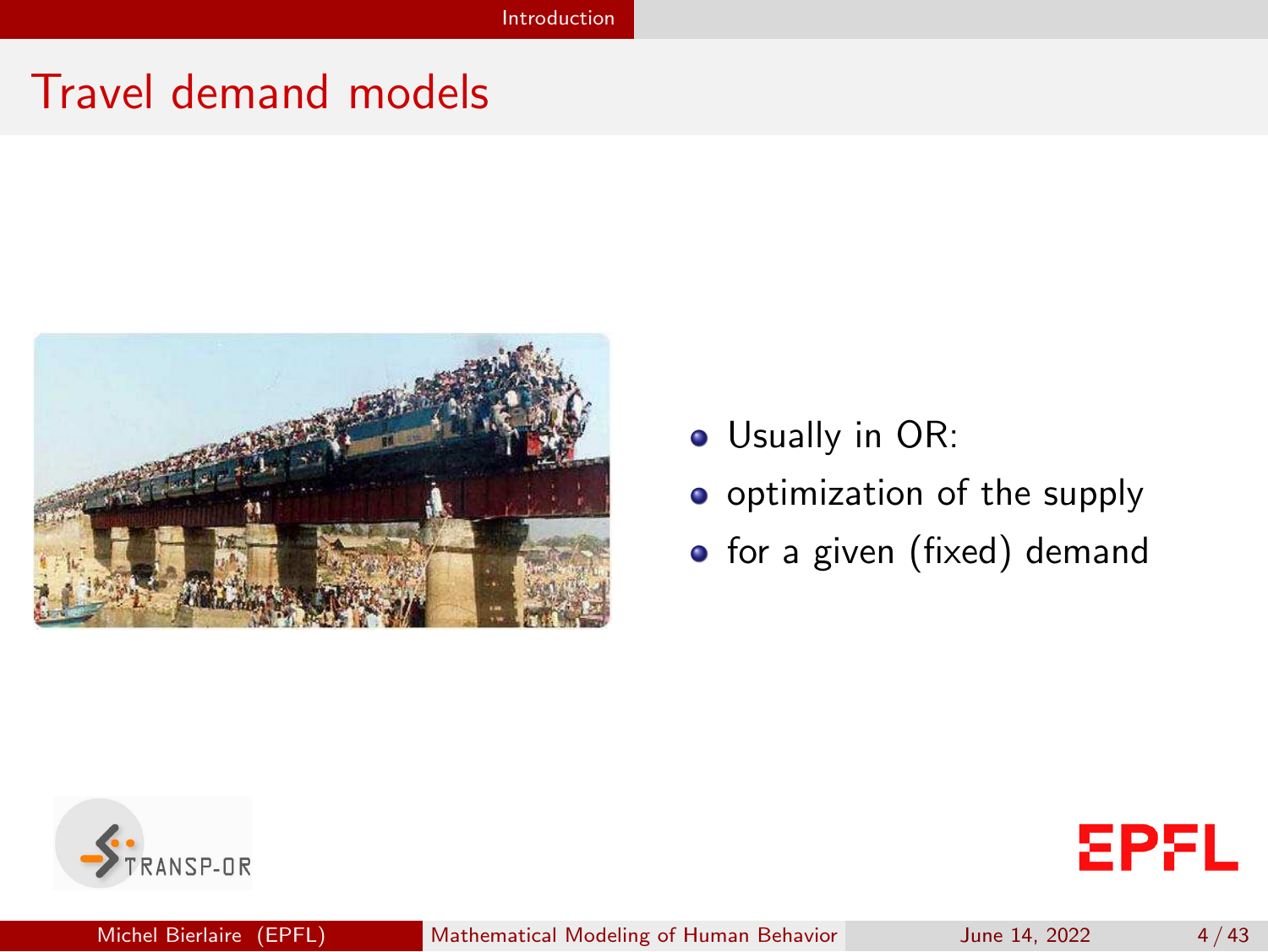### Aggregate demand



- **Homogeneous population**
- Identical behavior
- Price  $(P)$  and quantity  $(Q)$
- Demand functions:  $P = f(Q)$
- Inverse demand:  $Q = f^{-1}(P)$

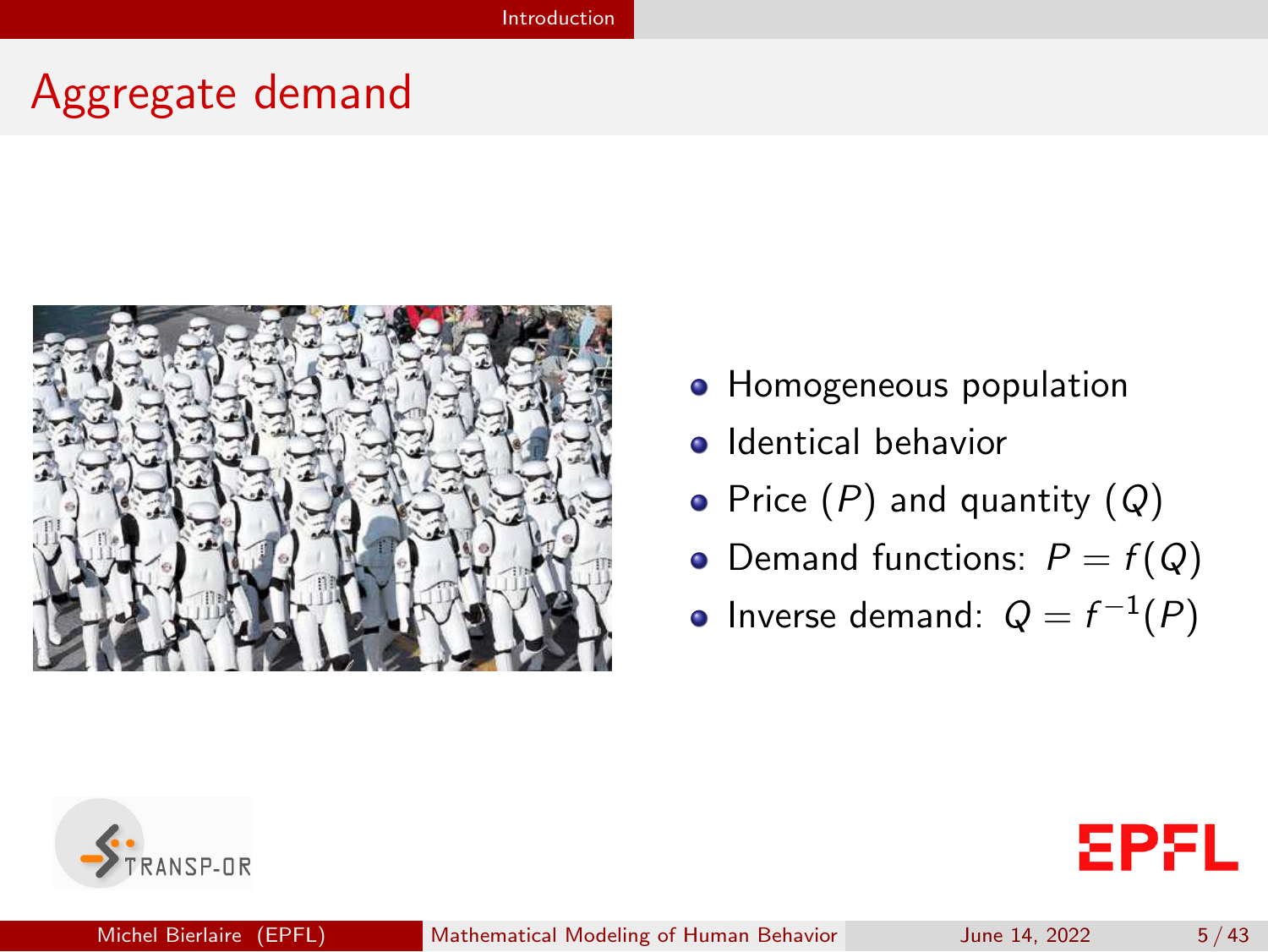### Disaggregate demand



- Heterogeneous population
- **•** Different behaviors
- Many variables:
	- Attributes: price, travel time, reliability, frequency, etc.
	- Characteristics: age, income, education, etc.
- $\bullet$  Complex demand/inverse demand functions.

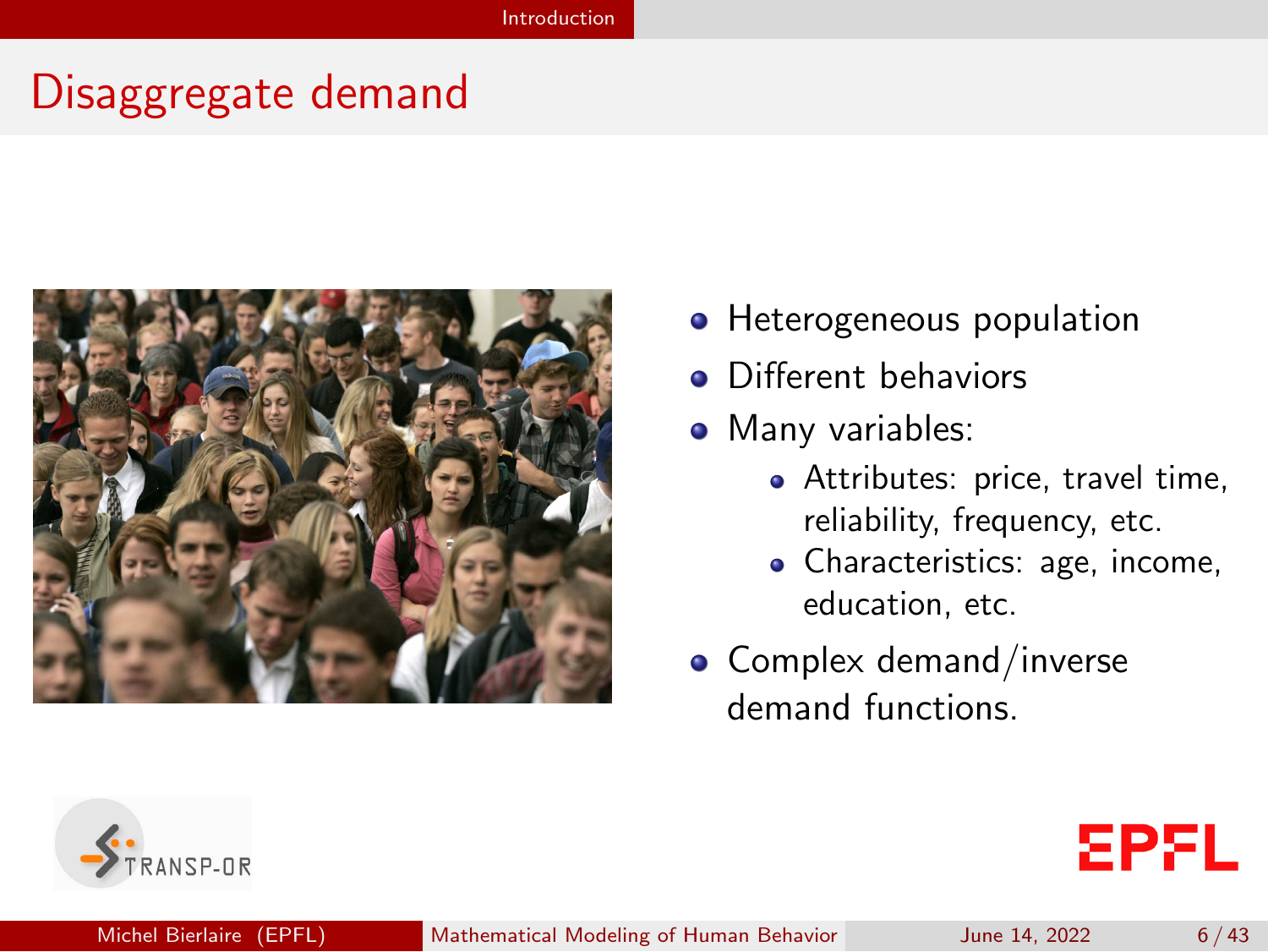### Examples in mobility

#### Discrete choices

- Choice of activity.
- Choice of destination.
- Choice of mode of transportation.
- Choice of departure time.
- Choice of path.



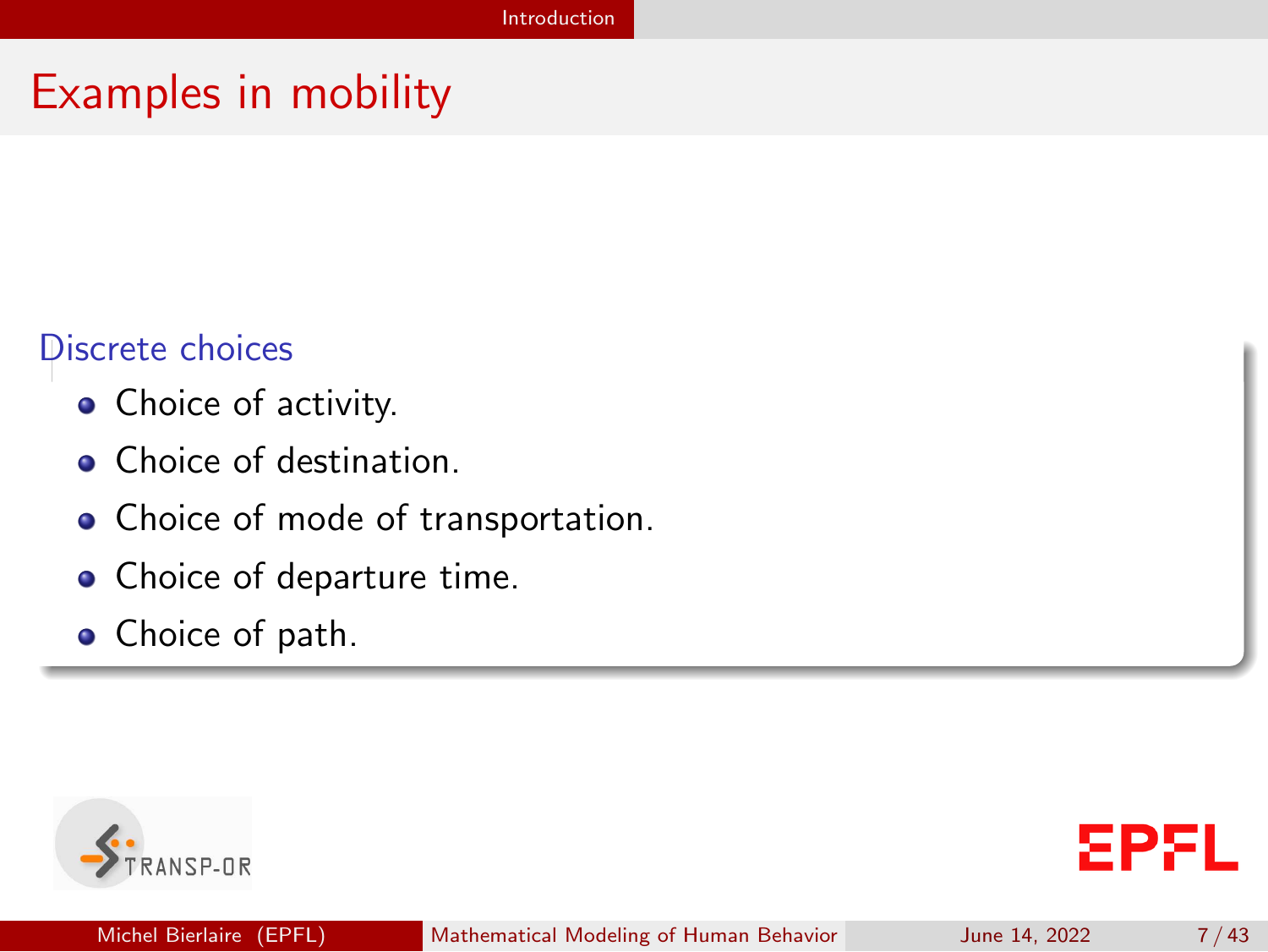### <span id="page-7-0"></span>**Outline**











Michel Bierlaire (EPFL) [Mathematical Modeling of Human Behavior](#page-0-0) June 14, 2022 8/43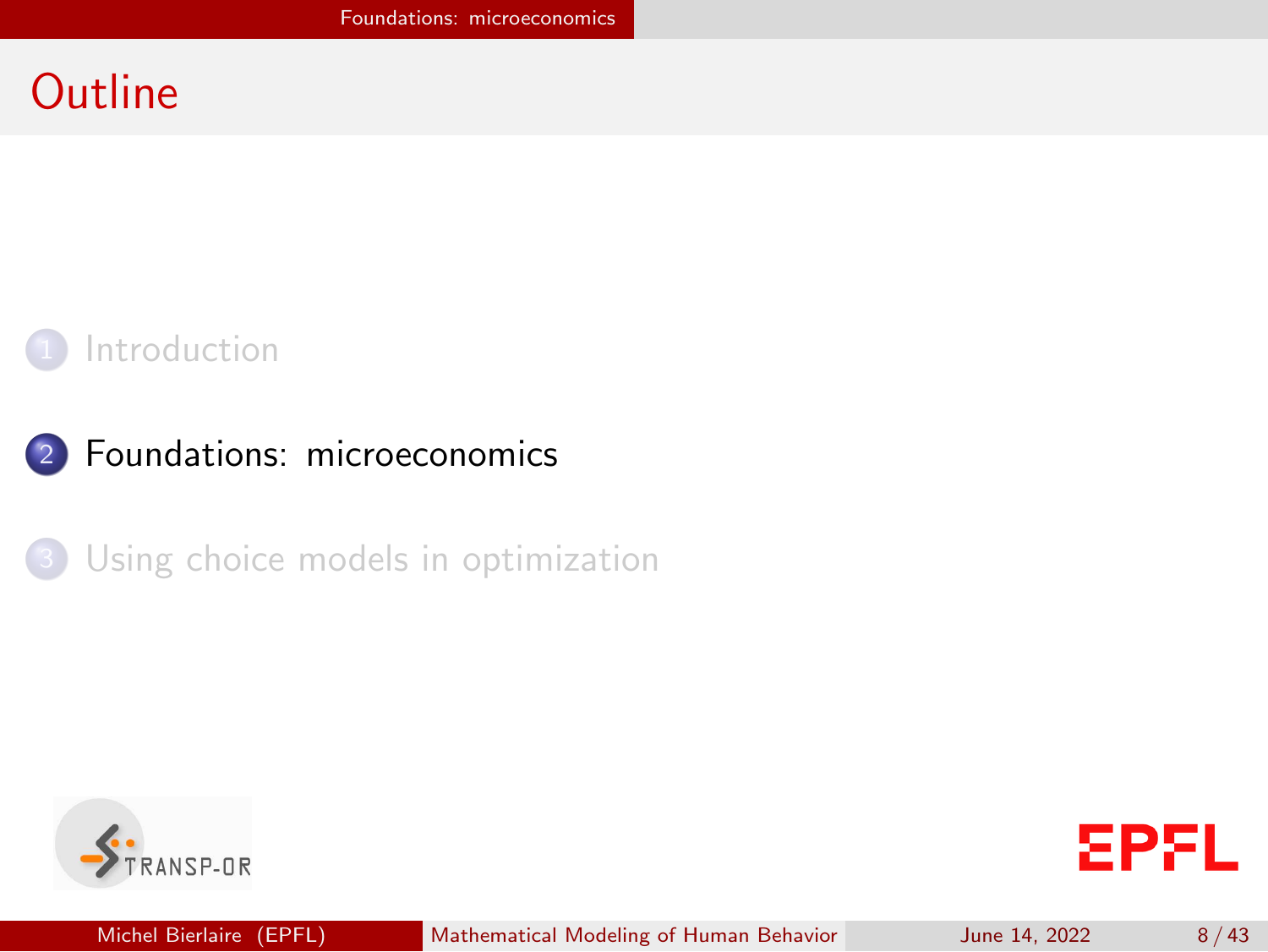## Decision rule

#### Homo economicus

Rational and narrowly self-interested economic actor who is optimizing her outcome

#### Behavioral assumptions

- The decision maker solves an optimization problem.
- The analyst needs to define
	- the decision variables.
	- the objective function,
	- **o** the constraints.

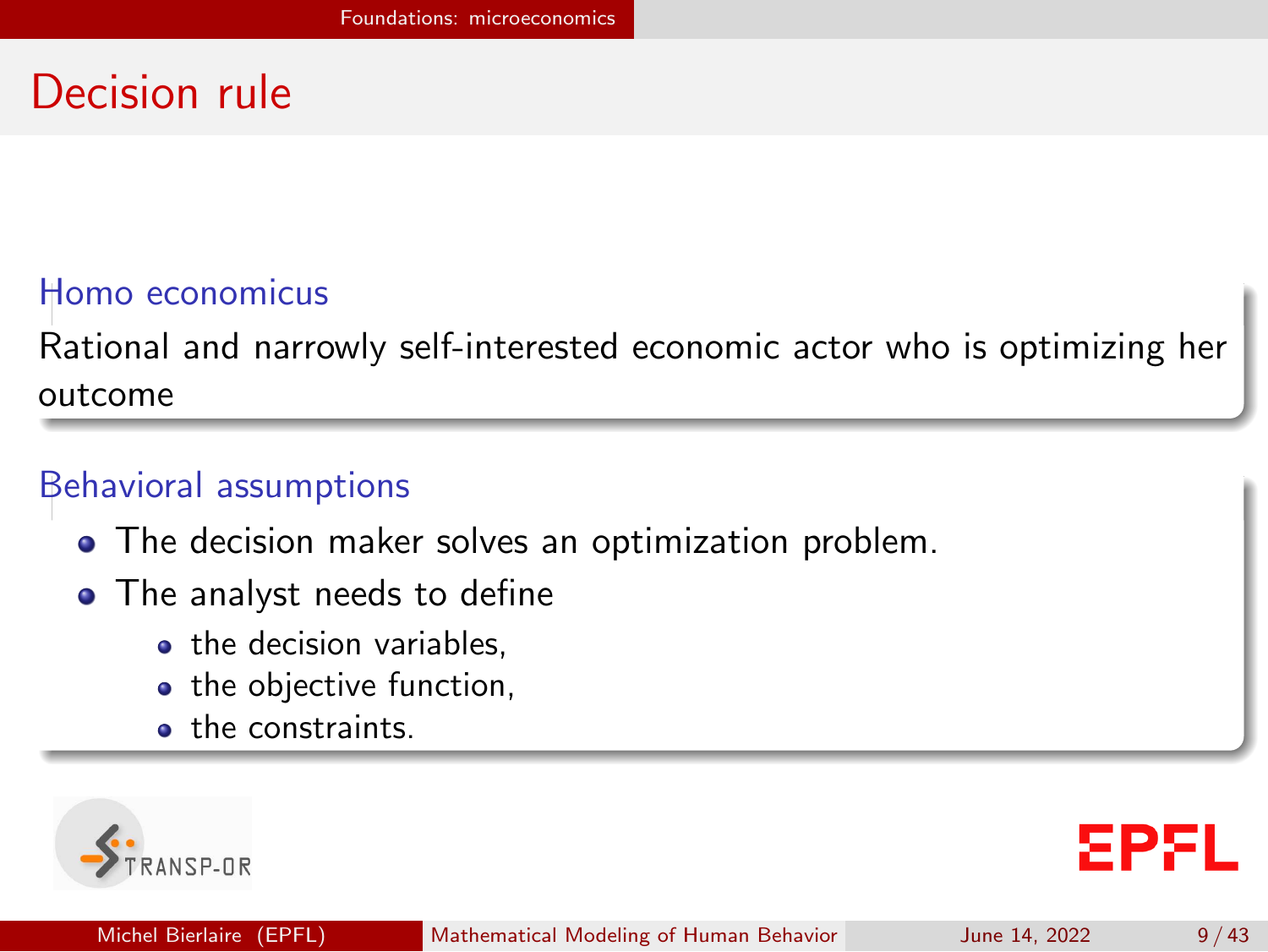### <span id="page-9-0"></span>Microeconomic consumer theory

### Continuous choice set

**o** Consumption bundle:

$$
q = \left(\begin{array}{c} q_1 \\ \vdots \\ q_L \end{array}\right); p = \left(\begin{array}{c} p_1 \\ \vdots \\ p_L \end{array}\right)
$$

• Budget constraint

$$
p^Tq=\sum_{\ell=1}^L p_\ell q_\ell\leq I.
$$



**EPFL**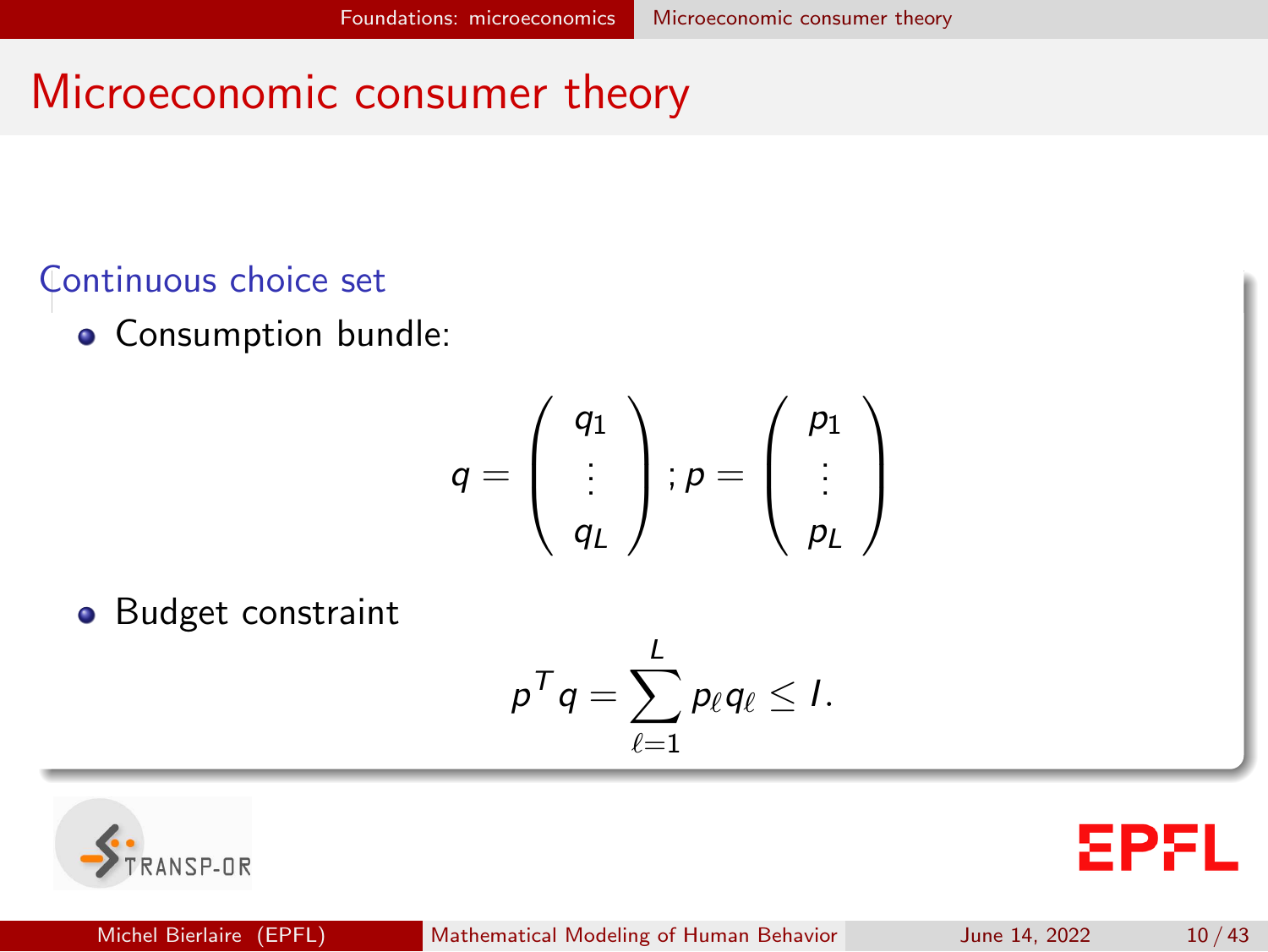### <span id="page-10-0"></span>Preferences

### Operators ≻, ∼, and  $\succeq$

- $q_a \succ q_b$ :  $q_a$  is preferred to  $q_b$ ,
- $q_a \sim q_b$ : indifference between  $q_a$  and  $q_b$ ,
- $q_a \succeq q_b$ :  $q_a$  is at least as preferred as  $q_b$ .

#### **Rationality**

• Completeness: for all bundles  $a$  and  $b$ ,

 $q_a \succ q_b$  or  $q_a \prec q_b$  or  $q_a \sim q_b$ .

• Transitivity: for all bundles  $a, b$  and  $c,$ 

if  $q_a \gtrsim q_b$  and  $q_b \gtrsim q_c$  then  $q_a \gtrsim q_c$ .

• "Continuity": if  $q_a$  is preferred to  $q_b$  and  $q_c$  is arbitrarily "close" to  $q_a$ , then  $q_c$  is preferred to  $q_b$ .<br>Michel Bierlaire (EPFL) [Mathematical Modeling of Human Behavior](#page-0-0) June 14, 2022 11/43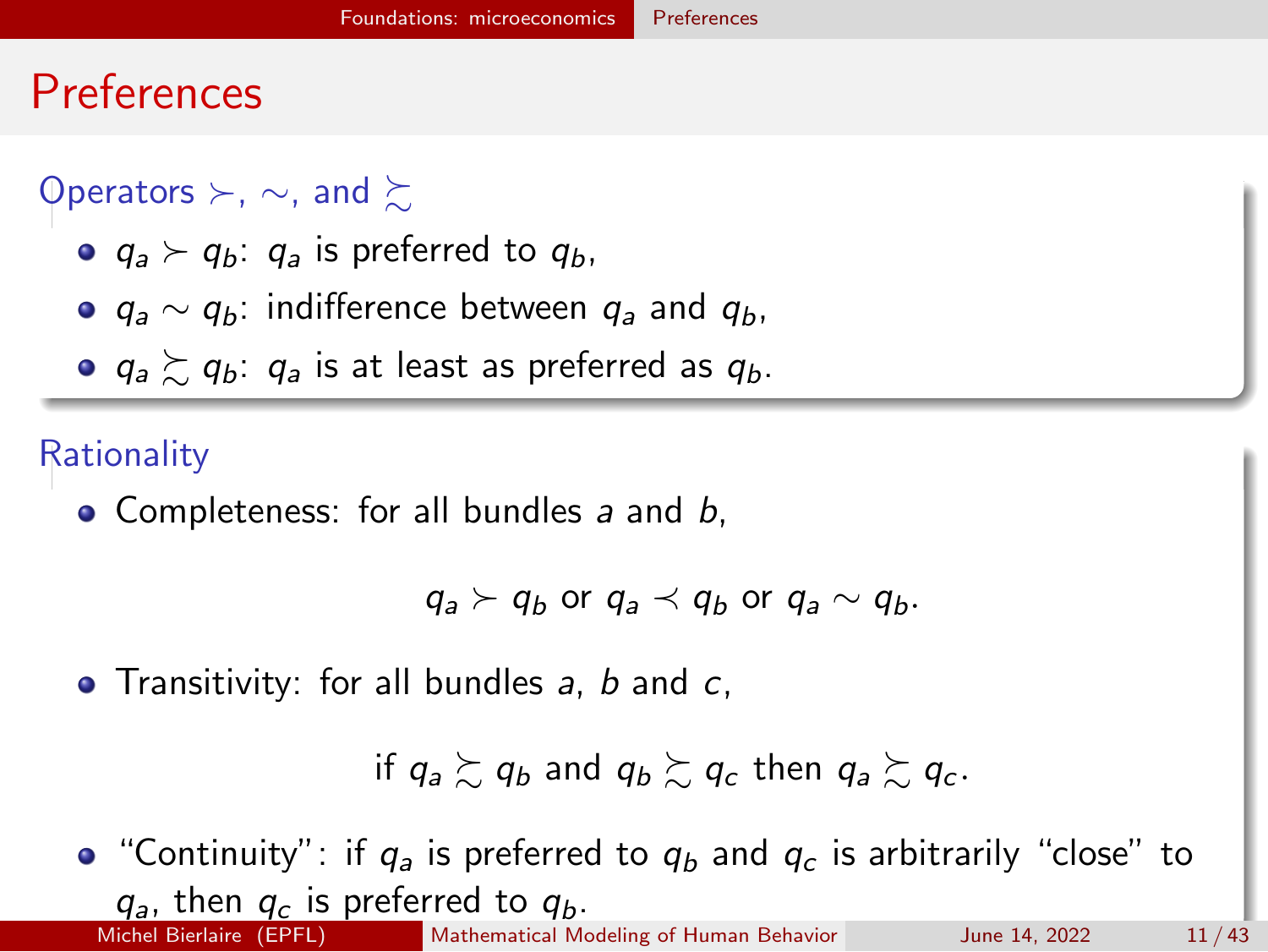# <span id="page-11-0"></span>**Utility**

### Utility function

**• Parameterized function:** 

$$
\widetilde{U}=\widetilde{U}(q_1,\ldots,q_L;\theta)=\widetilde{U}(Q;\theta)
$$

Consistent with the preference indicator:

$$
\widetilde{U}(q_a;\theta) \geq \widetilde{U}(q_b;\theta)
$$

is equivalent to

$$
q_a \succsim q_b.
$$

Unique up to an order-preserving transformation

돈만된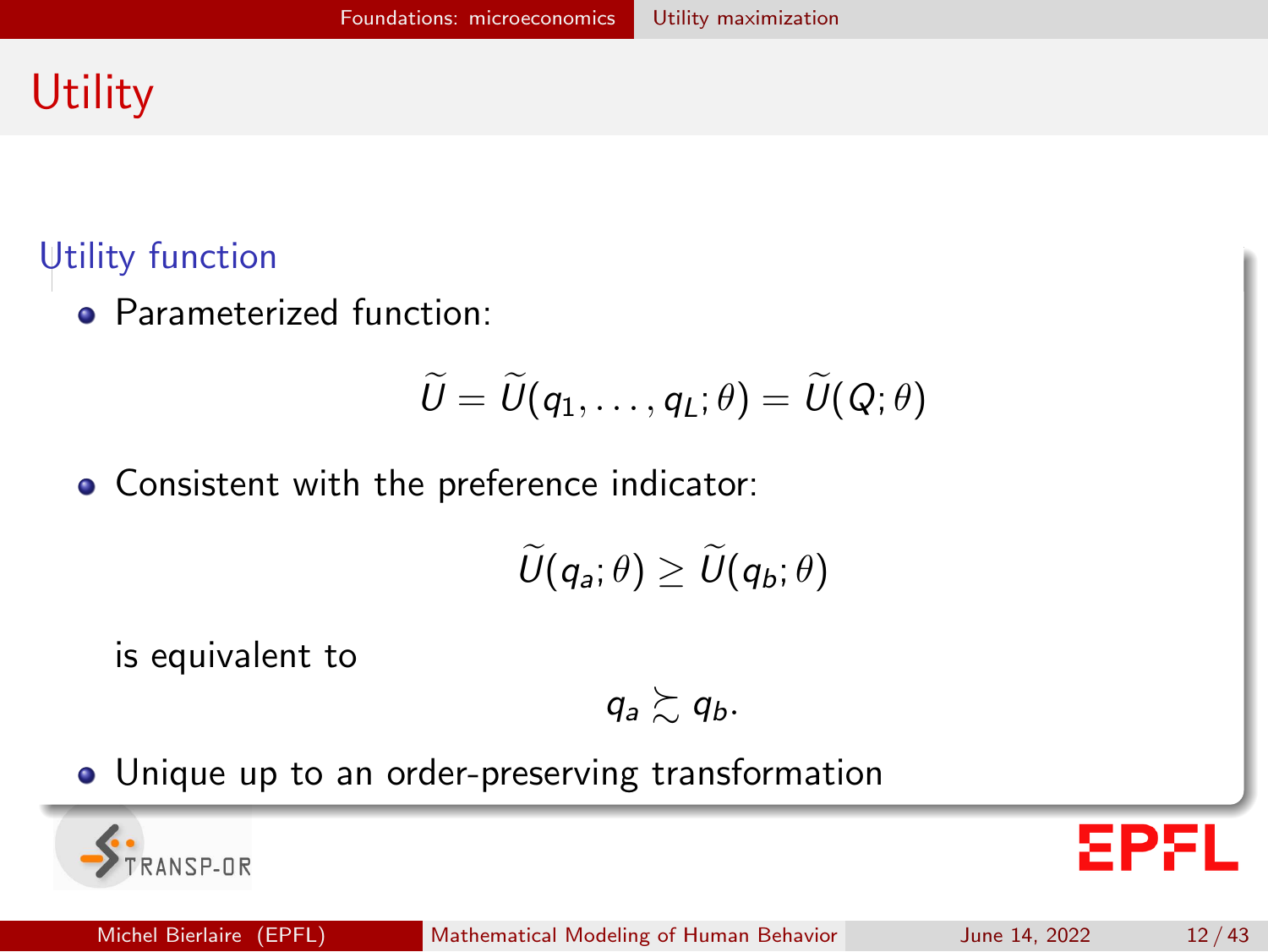# **Optimization**

### Optimization problem

max  $U(q;\theta)$ q

subject to

$$
p^Tq\leq l,\;q\geq 0.
$$

### Demand function

- Solution of the optimization problem.
- Quantity as a function of prices and budget.

$$
q^* = f(I, p; \theta)
$$

 $ANSPLIR$ 

**EPFL**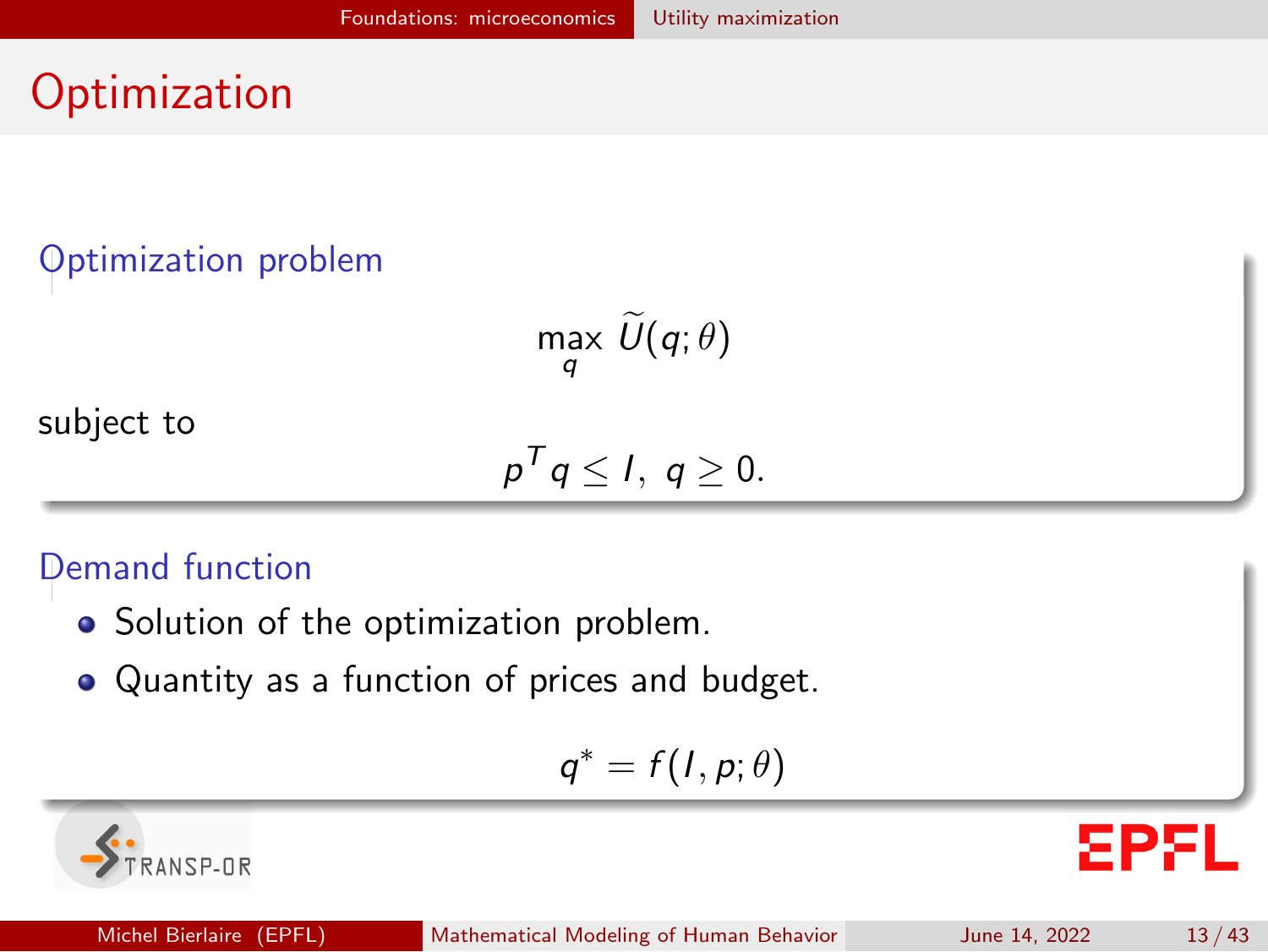### Microecomomic theory



How does it work for discrete choices?





Michel Bierlaire (EPFL) [Mathematical Modeling of Human Behavior](#page-0-0) June 14, 2022 14/43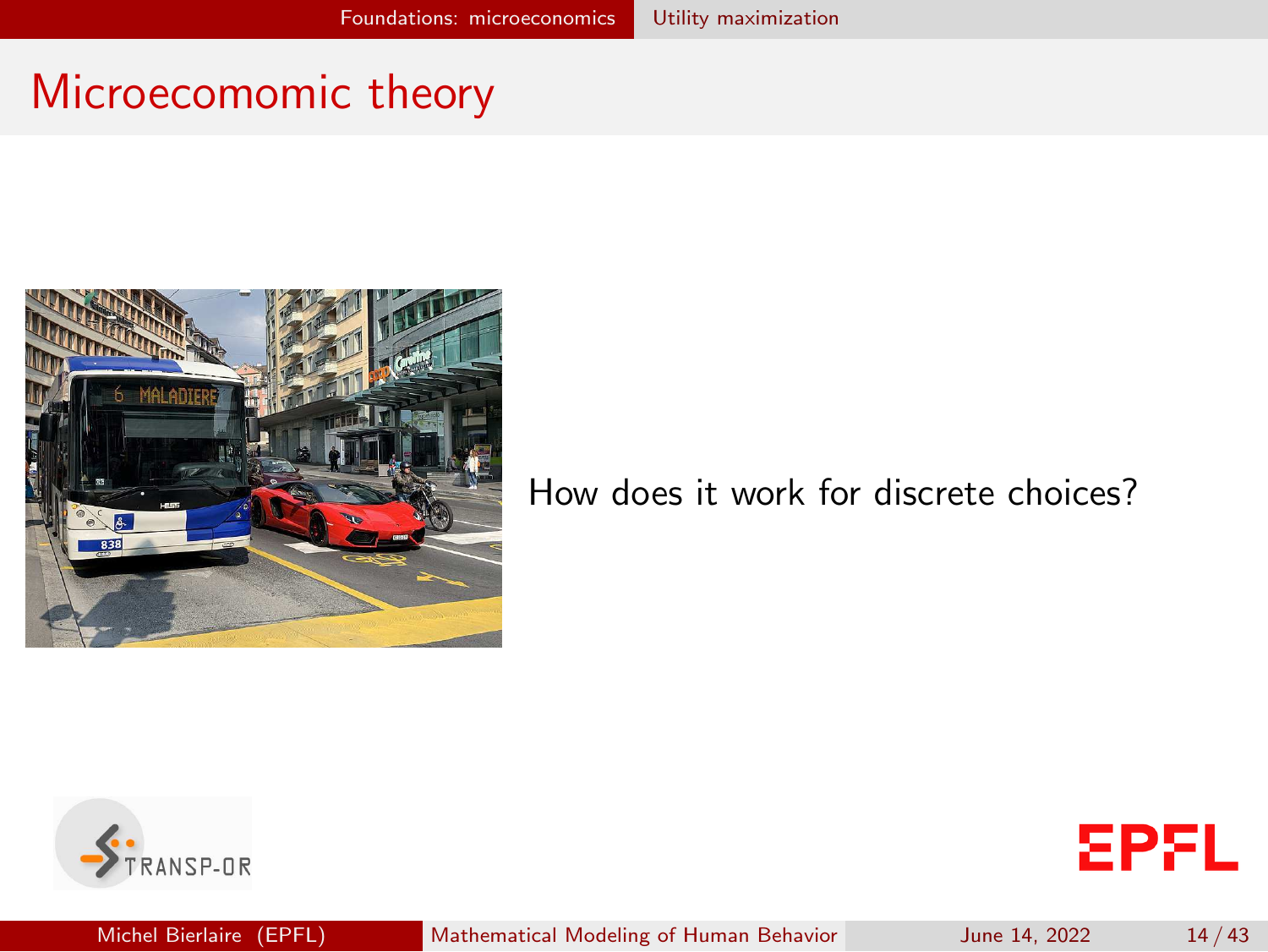# Microeconomic theory of discrete goods

### Expanding the microeconomic framework

- Continuous goods
- and discrete goods

#### The consumer

- selects the quantities of continuous goods:  $q = (q_1, \ldots, q_l)$
- chooses an alternative in a discrete choice set  $i = 1, \ldots, j, \ldots, J$
- discrete decision vector:  $(w_1, \ldots, w_J)$ ,  $w_j \in \{0, 1\}$ ,  $\sum_j w_j = 1$ .

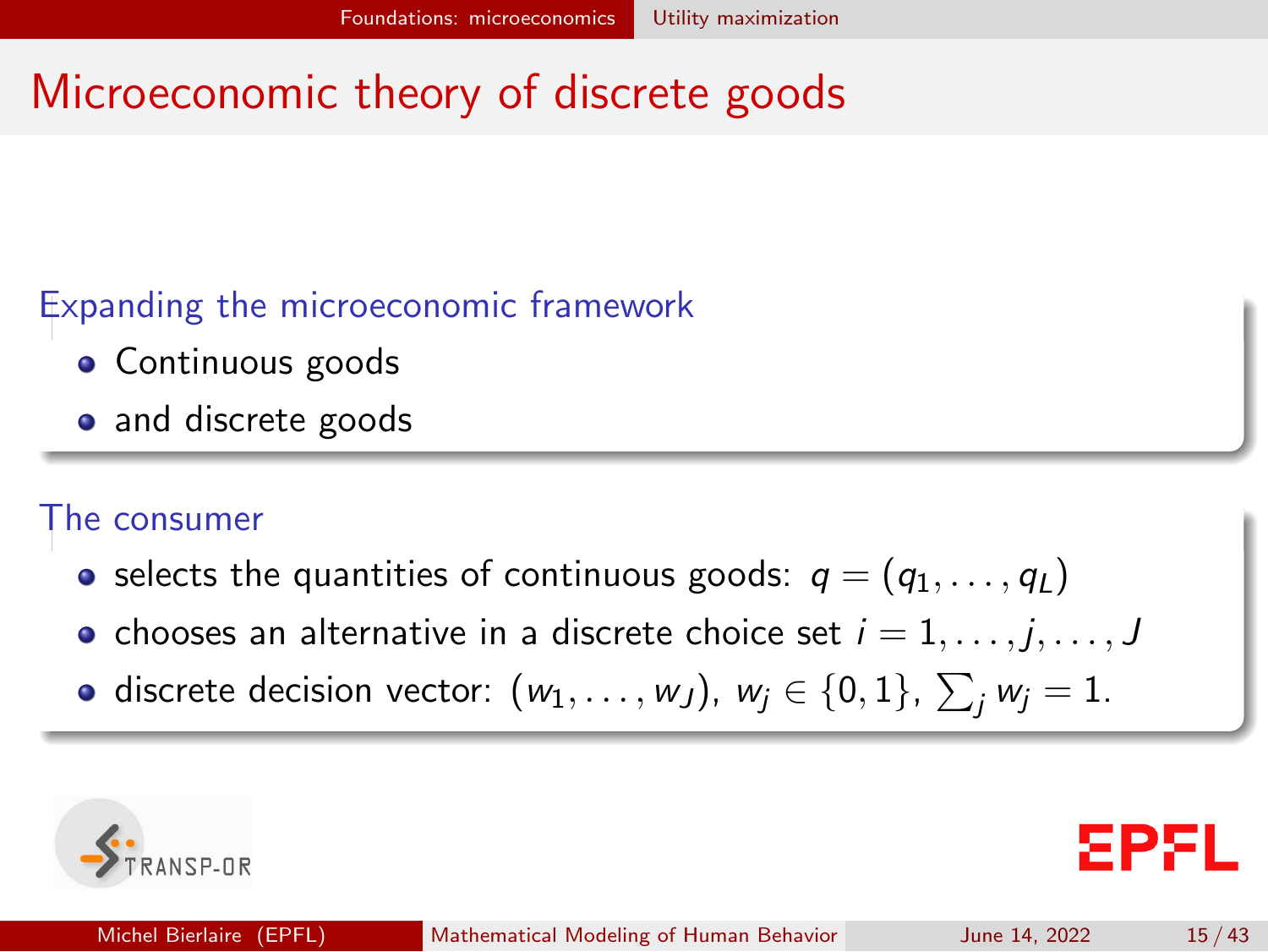# <span id="page-15-0"></span>Utility maximization

### **Utility**

$$
\widetilde{U}(q, w, \widetilde{z}^T w; \theta)
$$

- $\bullet$  q: quantities of the continuous good
- *w*: discrete choice
- $\tilde z^{\mathcal T}=(\tilde z_1,\ldots,\tilde z_i,\ldots,\tilde z_J)\in\mathbb R^{{\sf K}\times J}\!\!:\,$   ${\sf K}$  attributes of the  $J$  alternatives
- $\tilde z^{\mathcal T} w \in \mathbb R^{\mathcal K}$ : attributes of the chosen alternative
- $\bullet$   $\theta$ : vector of parameters

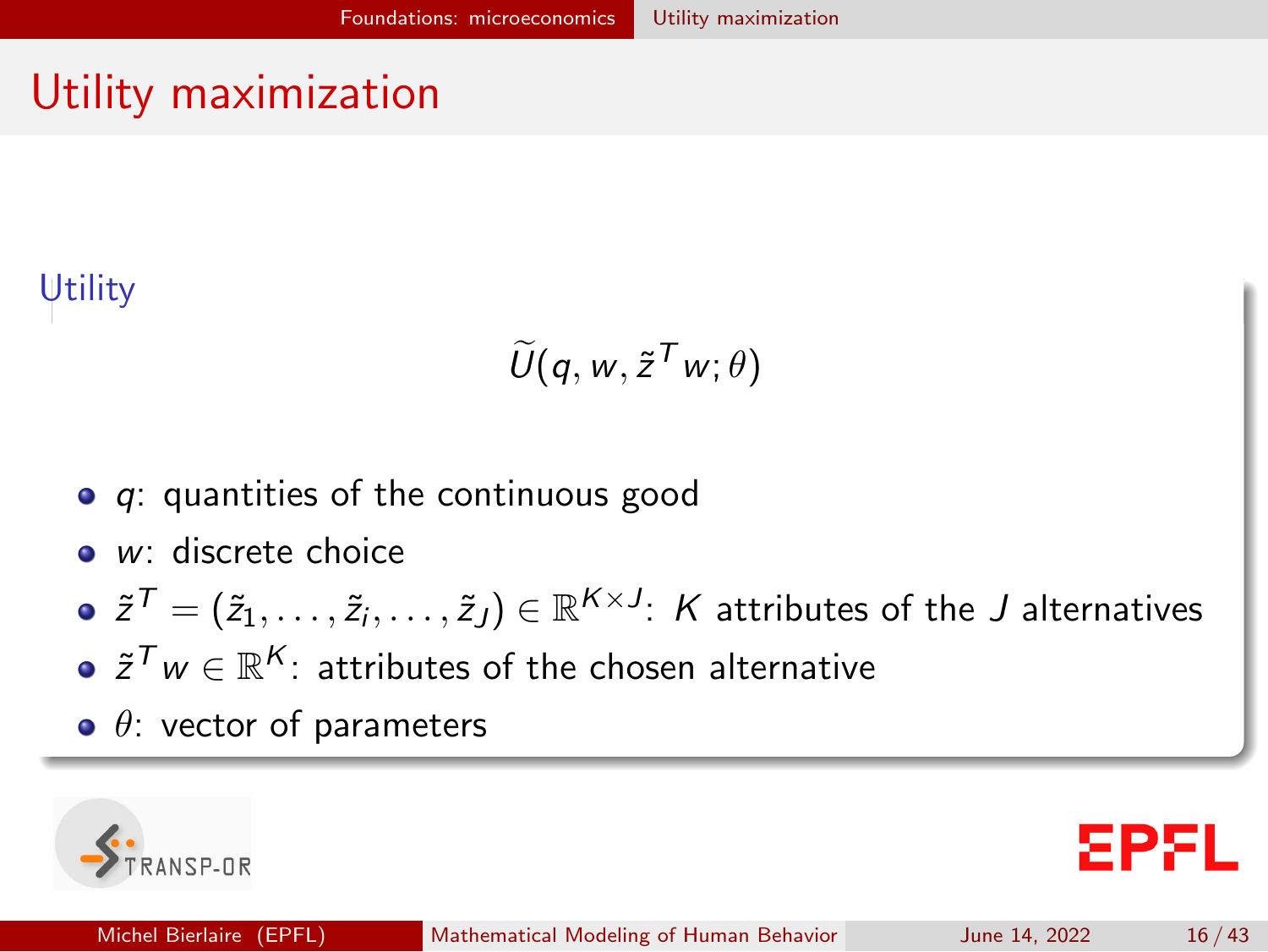# Utility maximization

Optimization problem

$$
\max_{q,w} \widetilde{U}(q,w,\tilde{z}^Tw;\theta)
$$

subject to

$$
p^{T}q + c^{T}w \leq l
$$
  
\n
$$
\sum_{j} w_{j} = 1
$$
  
\n
$$
w_{j} \in \{0, 1\}, \forall j.
$$

where  $\mathbf{\,c}^{\mathcal{T}}=(c_1,\ldots,c_i,\ldots,c_J)$  contains the cost of each alternative.

#### Solving the problem

- Mixed integer optimization problem
- No optimality condition
- Impossible to derive demand functions directly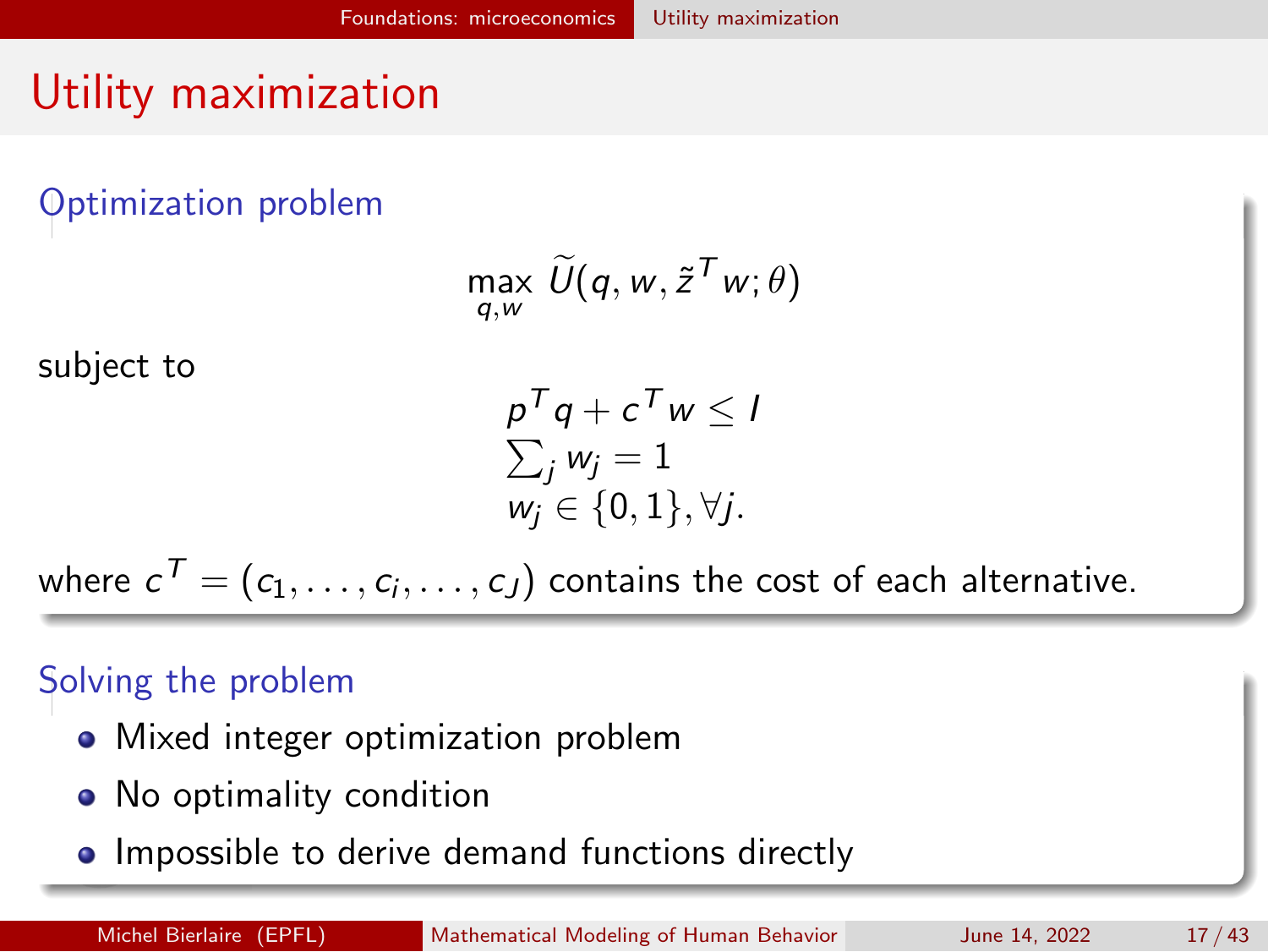# Solving the problem

Step 1: condition on the choice of the discrete good

- Fix the discrete good, that is select a feasible w.
- $\bullet$  The problem becomes a continuous problem in q.
- **Conditional demand functions can be derived:**

$$
q_{\ell|w} = f(I - c^T w, p, \tilde{z}^T w; \theta),
$$

or, equivalently, for each alternative i,

$$
q_{\ell|i}=f(I-c_i,p,\tilde{z}_i;\theta).
$$

- $I c_i$  is the income left for the continuous goods, if alternative  $i$  is chosen.
- If  $I c_i < 0$ , alternative *i* is declared unavailable and removed from the choice set.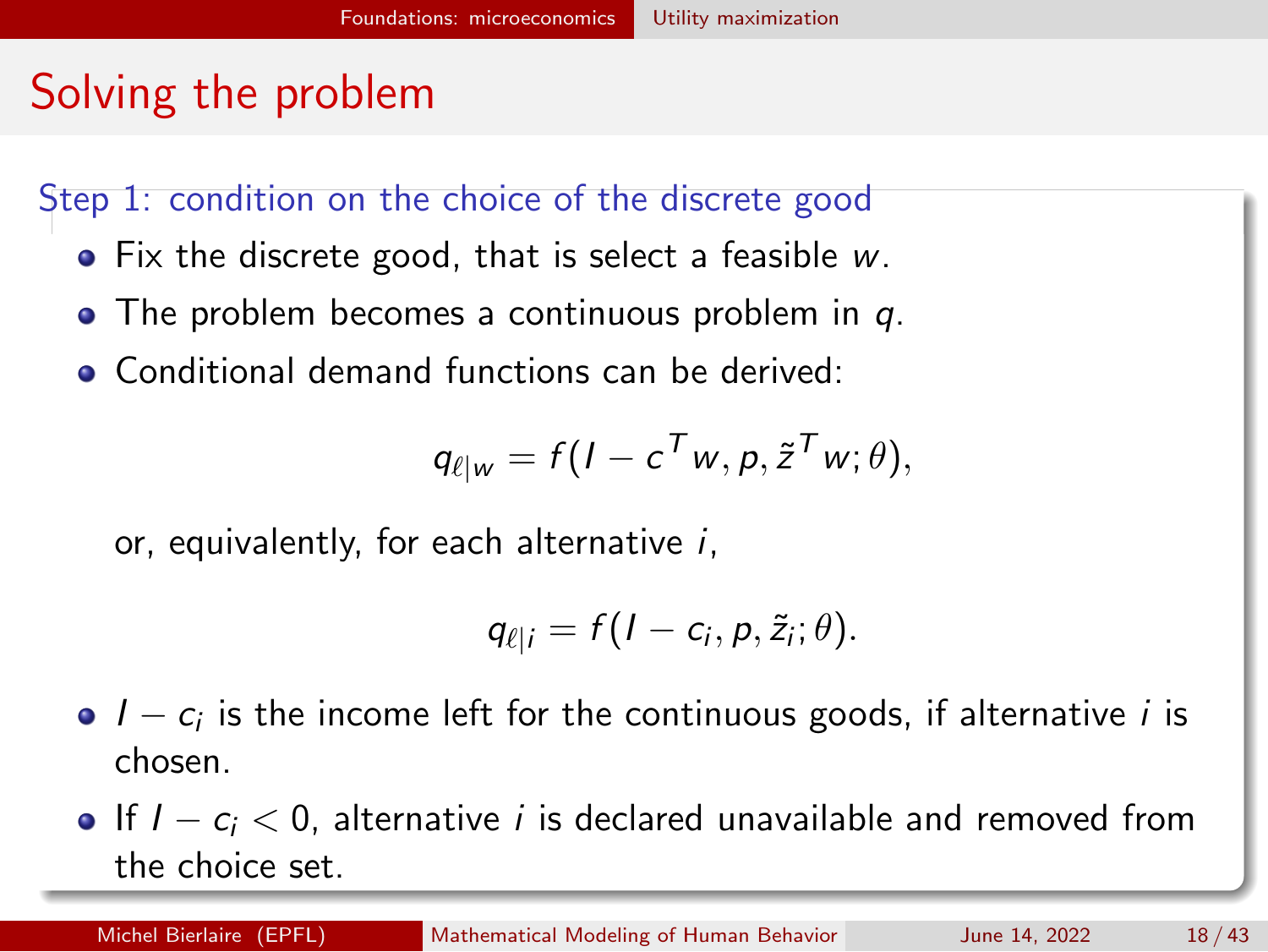# Solving the problem

### Conditional indirect utility functions

Substitute the demand functions into the utility:

$$
U_i = U(I - c_i, p, \tilde{z}_i; \theta) \text{ for all } i \in \mathcal{C}.
$$

Step 2: Choice of the discrete good

$$
\max_{w} U(I - c^T w, p, \tilde{z}^T w; \theta)
$$

- **•** Enumerate all alternatives
- Compute the conditional indirect utility function  $U_i$ .
- Select the alternative with the highest  $U_i.$
- Note: no income constraint anymore.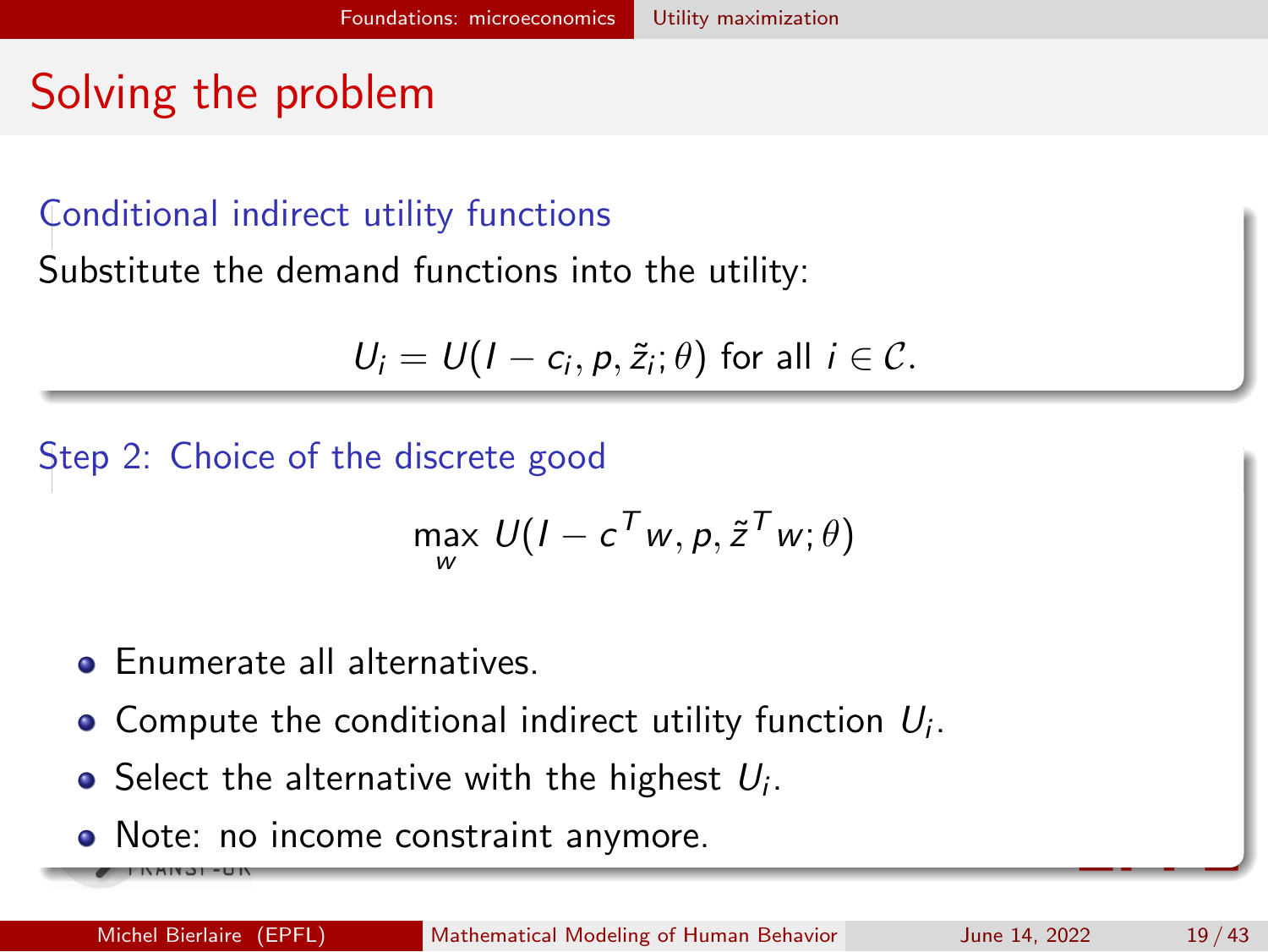#### **Attributes**

|           | Attributes                                         |    |
|-----------|----------------------------------------------------|----|
|           | Alternatives   Travel time $(t)$ Travel cost $(c)$ |    |
| Car(1)    |                                                    |    |
| Bus $(2)$ | Ľ٥                                                 | C۵ |

### **Utility**

$$
\widetilde{U}=\widetilde{U}(w_1,w_2),
$$

where we impose the restrictions that, for  $i = 1, 2$ ,

$$
w_i = \begin{cases} 1 & \text{if travel alternative i is chosen,} \\ 0 & \text{otherwise}; \end{cases}
$$

and that only one alternative is chosen:  $w_1 + w_2 = 1$ .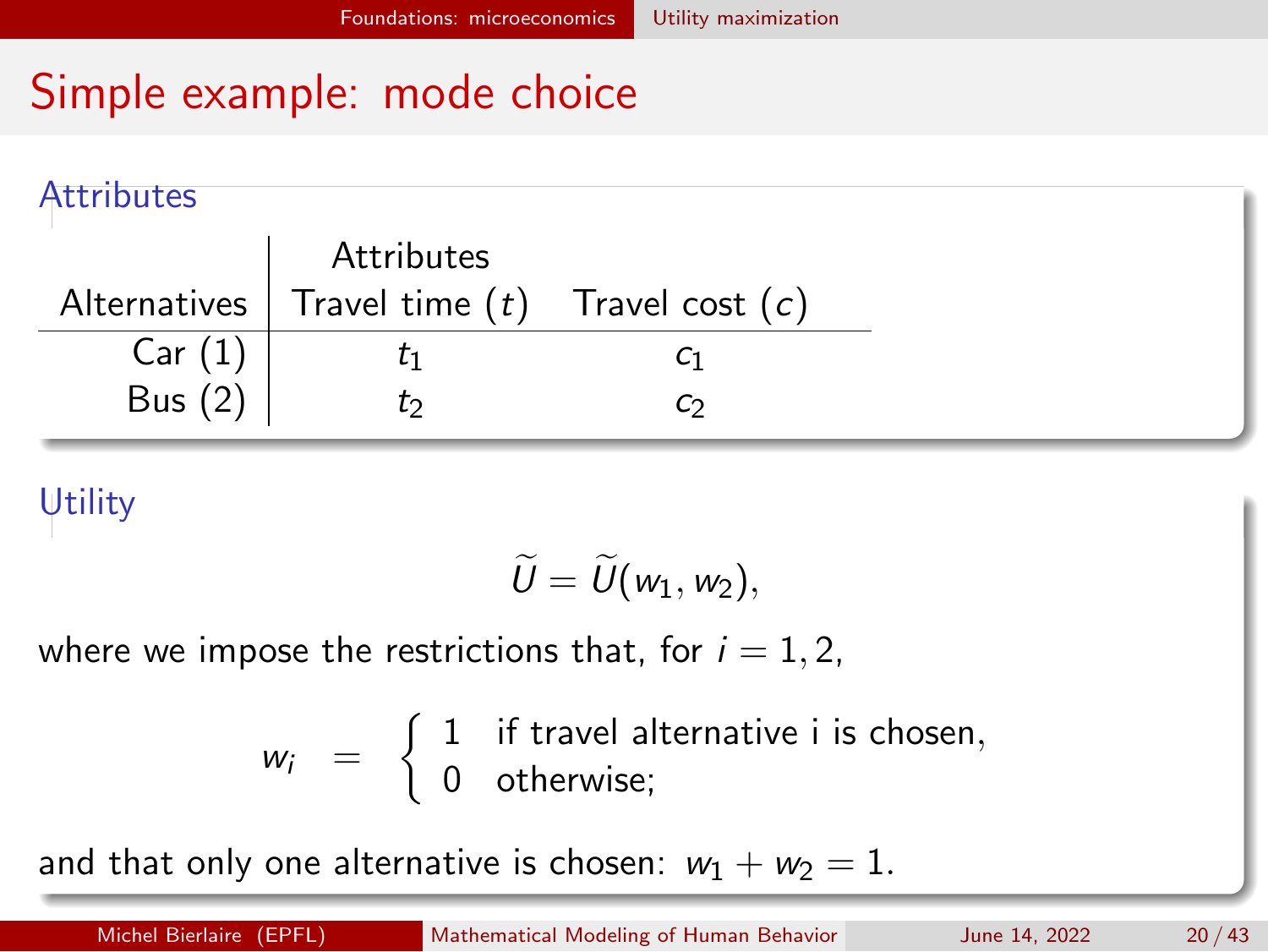Utility functions

$$
\begin{array}{rcl}\nU_1 &=& -\beta_t t_1 - \beta_c c_1, \\
U_2 &=& -\beta_t t_2 - \beta_c c_2,\n\end{array}
$$

where  $\beta_t > 0$  and  $\beta_c > 0$  are parameters.

### Equivalent specification

$$
U_1 = -(\beta_t/\beta_c)t_1 - c_1 = -\beta t_1 - c_1
$$
  
\n
$$
U_2 = -(\beta_t/\beta_c)t_2 - c_2 = -\beta t_2 - c_2
$$

where  $\beta > 0$  is a parameter.

### **Choice**

- Alternative 1 is chosen if  $U_1 \geq U_2$ .
- Ties are ignored.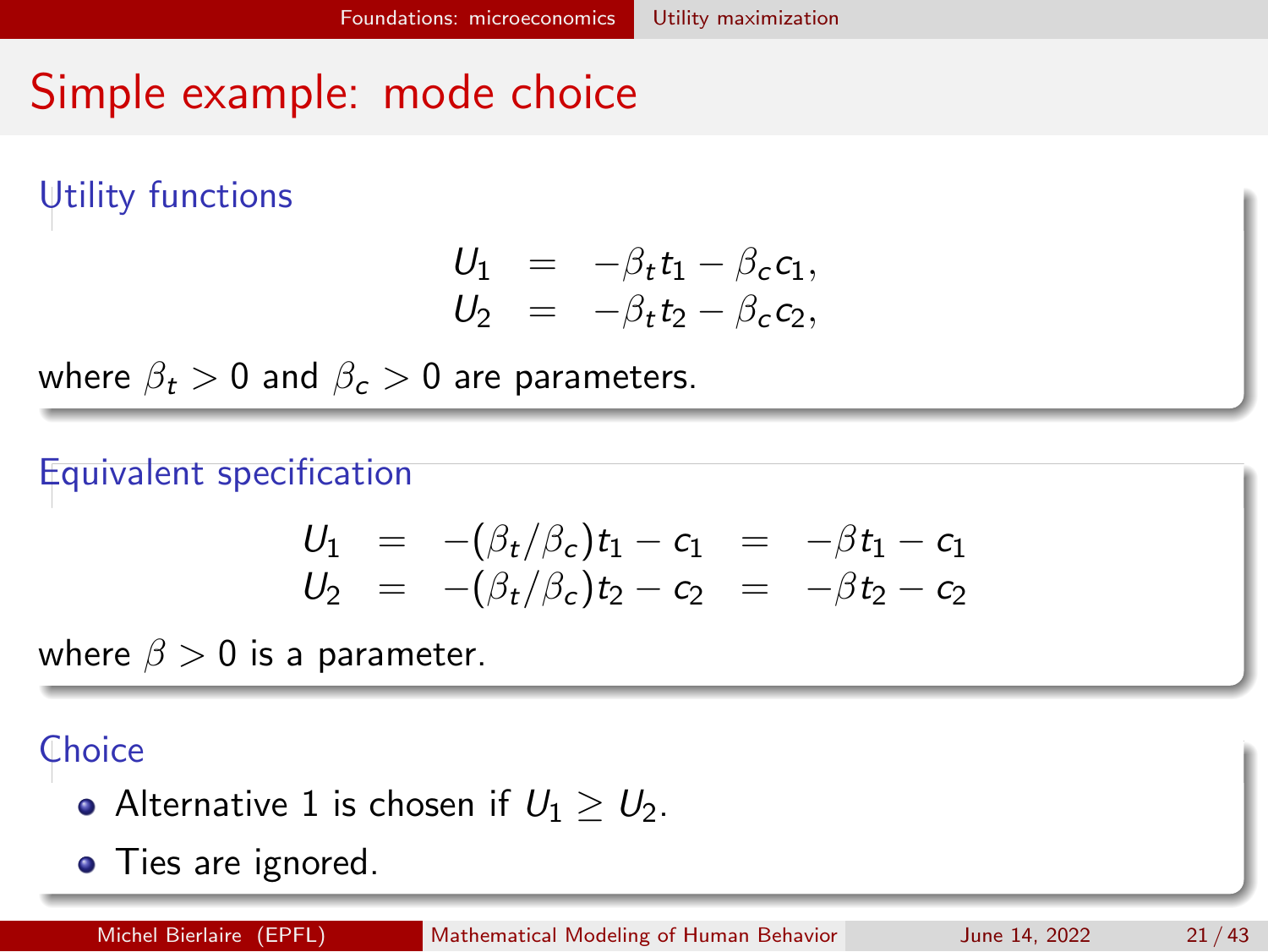#### Choice



#### Dominated alternative

 $R = 974A$ 

- **If**  $c_2 > c_1$  and  $t_2 > t_1$ ,  $U_1 > U_2$  for any  $\beta > 0$
- If  $c_1 > c_2$  and  $t_1 > t_2$ ,  $U_2 > U_1$  for any  $\beta > 0$

GРX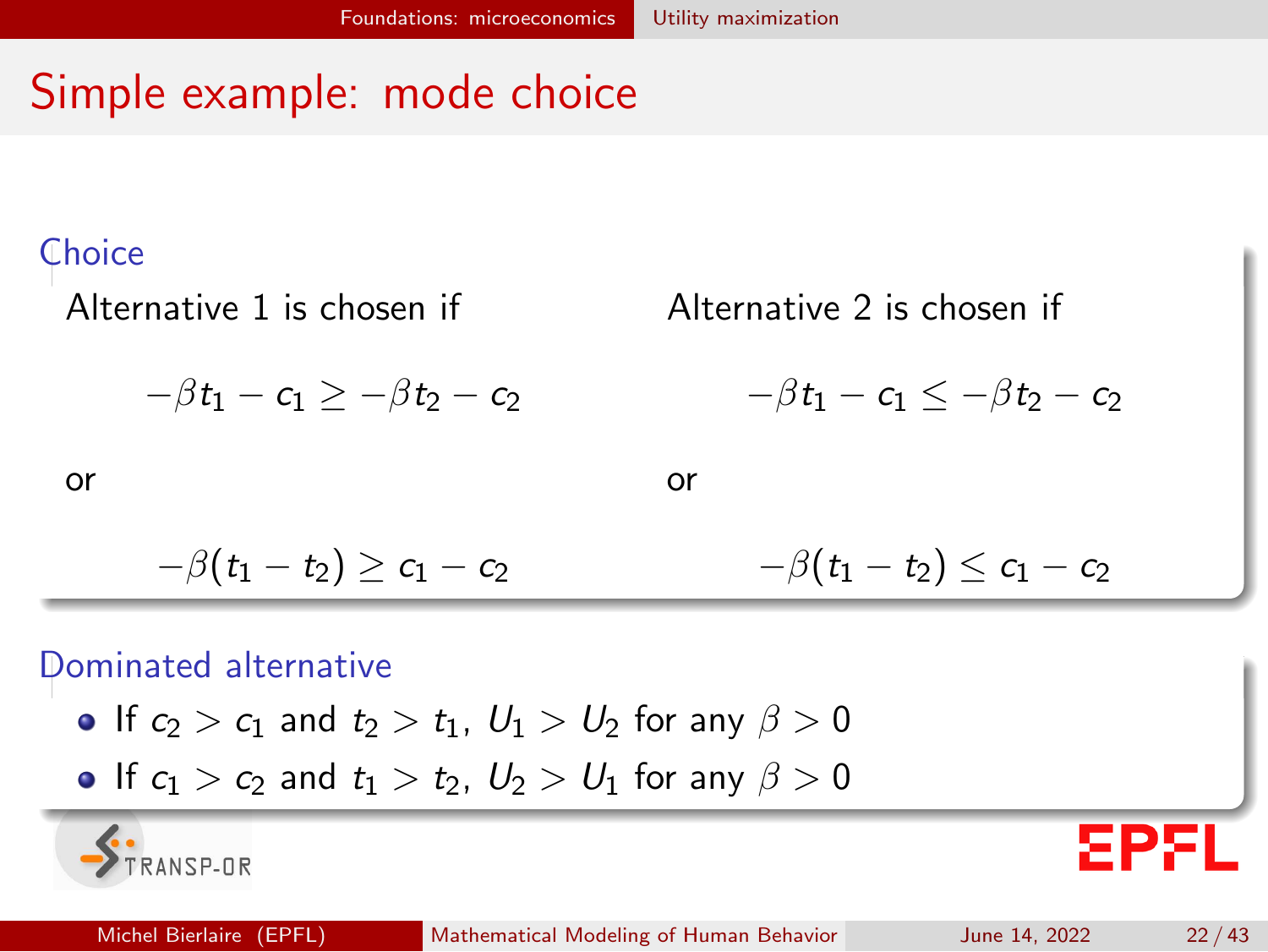#### Trade-off

- Assume  $c_2 > c_1$  and  $t_1 > t_2$ .
- Is the traveler willing to pay the extra cost  $c_2 c_1$  to save the extra time  $t_1 - t_2$ ?
- **•** Alternative 2 is chosen if

$$
-\beta(t_1-t_2)\leq c_1-c_2
$$

or

 $N$   $C$   $P$   $R$ 

$$
\beta \geq \frac{c_2 - c_1}{t_1 - t_2}
$$

 $\bullet$   $\beta$  is called the willingness to pay or value of time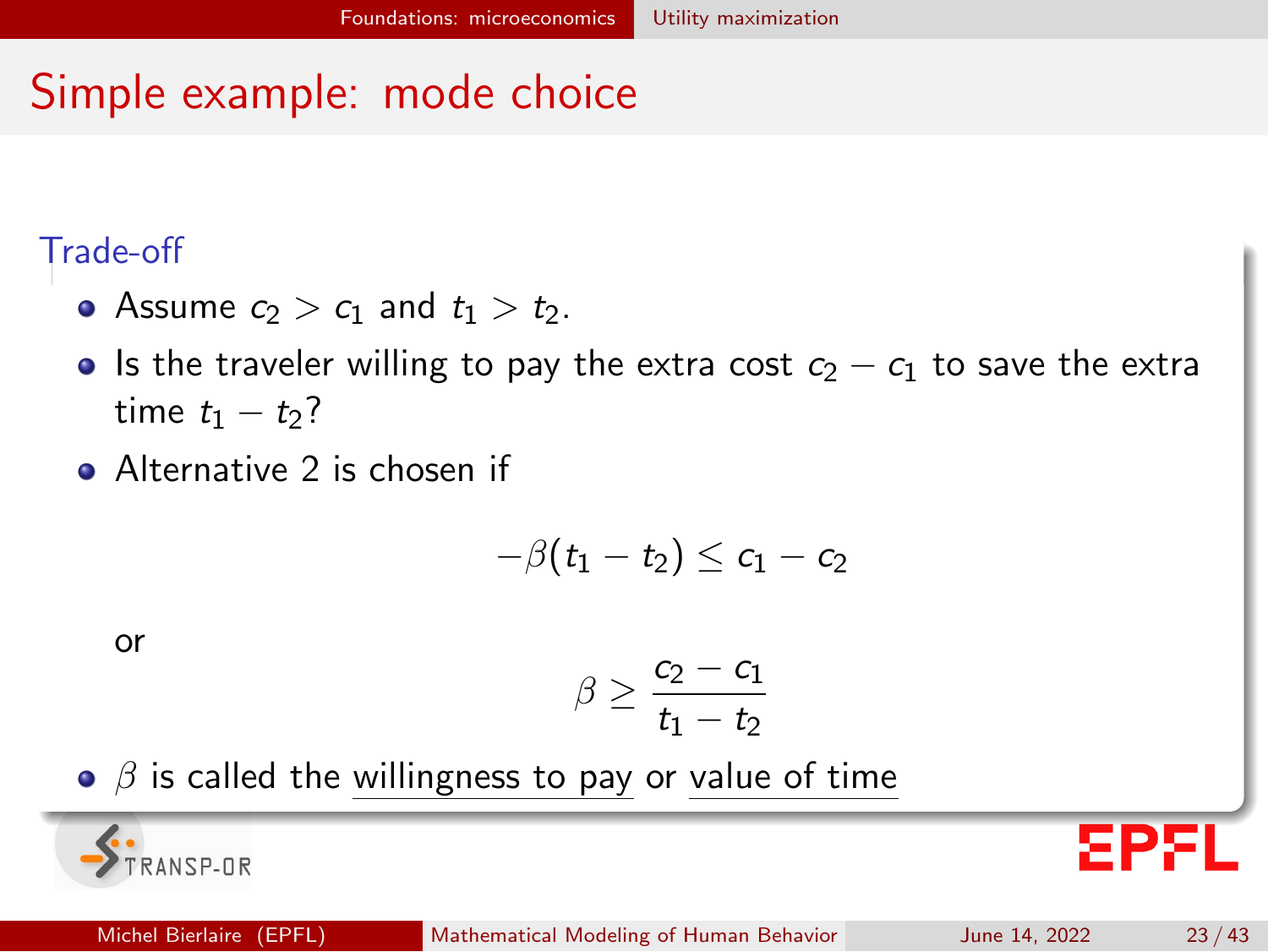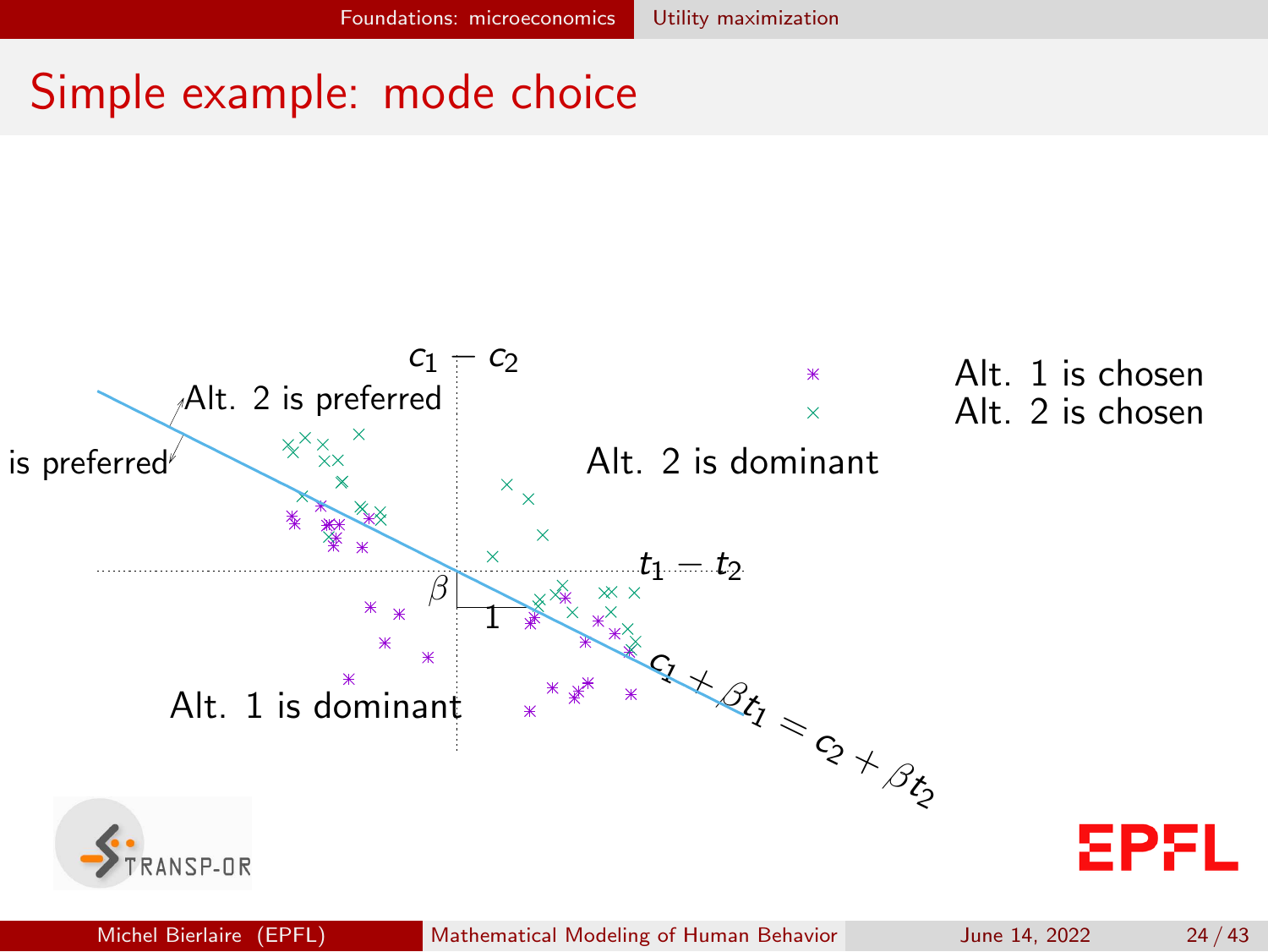# <span id="page-24-0"></span>Behavioral validity of the utility maximization?

### Assumptions

Decision-makers

- are able to process information
- **•** have perfect discrimination power
- have transitive preferences
- are perfect maximizer
- are always consistent

### Relax the assumptions

Use a probabilistic approach: what is the probability that alternative  $i$  is chosen?

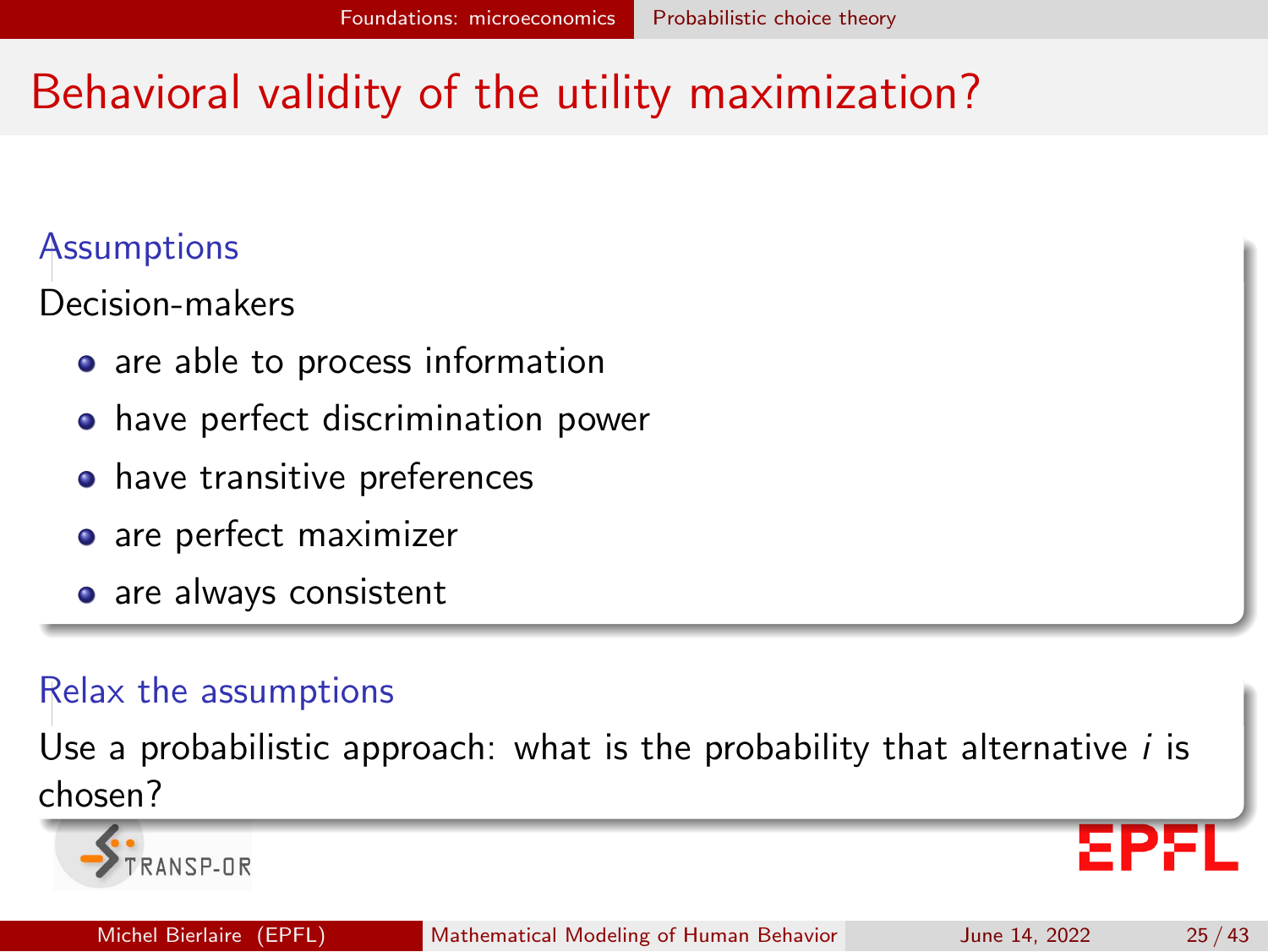# <span id="page-25-0"></span>Random utility model

#### Probability model

$$
P(i|\mathcal{C}_n)=\Pr(U_{in}\geq U_{jn},\forall j\in\mathcal{C}_n),
$$

#### Random utility

$$
U_{in} = V_{in} + \varepsilon_{in} = \beta^T X_{in} + \varepsilon_{in}.
$$

Similarity with linear regression

 $NSP-IR$ 

$$
Y = \beta^T X + \varepsilon
$$

Here,  $U$  is not observed. Only the choice is observed.

**EPFL**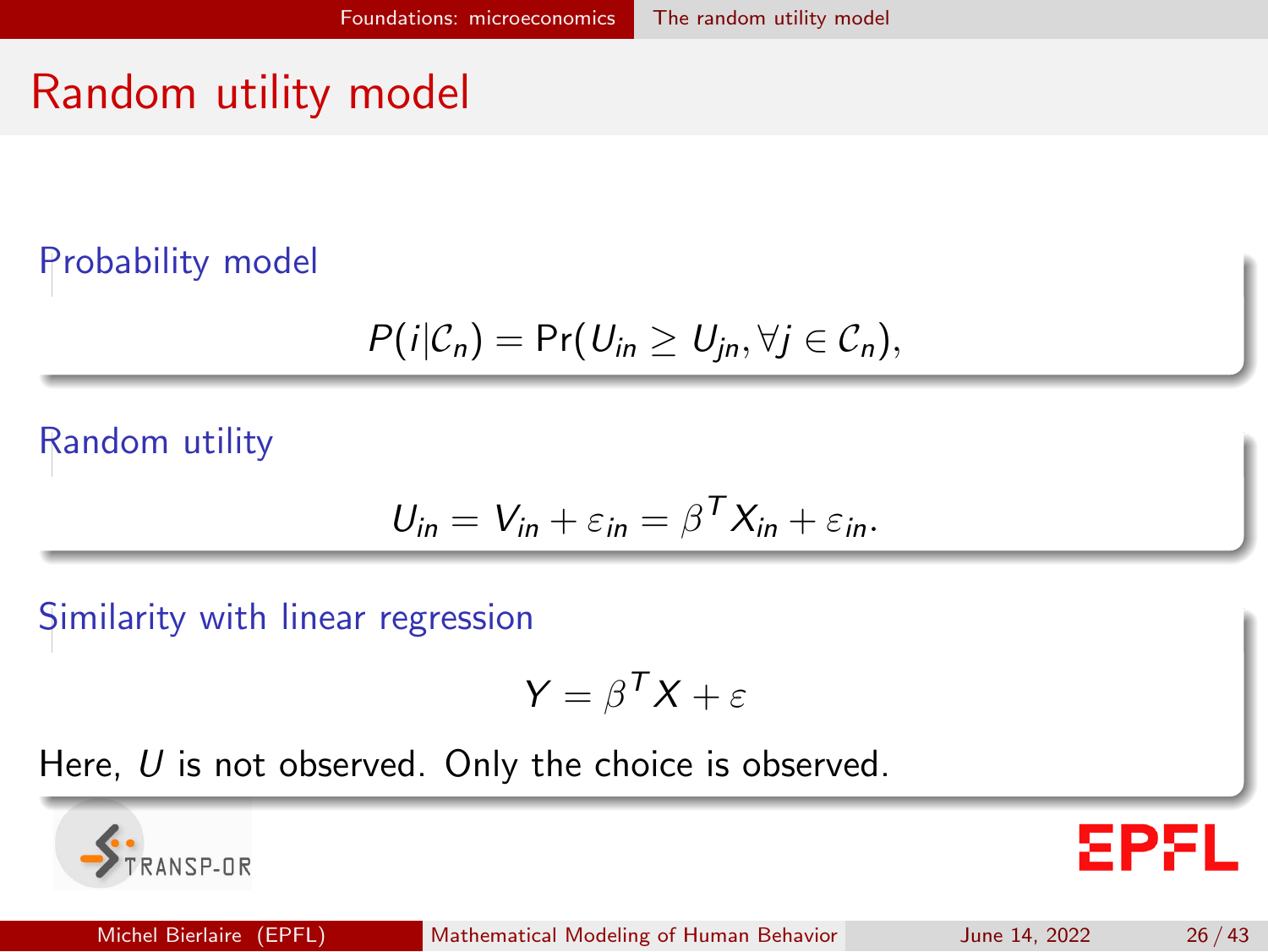### **Derivation**

### Joint distributions of  $\varepsilon_n$

Assume that  $\varepsilon_n = (\varepsilon_{1n}, \ldots, \varepsilon_{J_n n})$  is a multivariate random variable with CDF

$$
F_{\varepsilon_n}(\varepsilon_1,\ldots,\varepsilon_{J_n})
$$

• and pdf

$$
f_{\varepsilon_n}(\varepsilon_1,\ldots,\varepsilon_{J_n})=\frac{\partial^{J_n}F}{\partial\varepsilon_1\cdots\partial\varepsilon_{J_n}}(\varepsilon_1,\ldots,\varepsilon_{J_n}).
$$

The random utility model:  $P_n(i|\mathcal{C}_n)$  =

$$
\frac{\int_{\varepsilon=-\infty}^{+\infty} \frac{\partial F_{\varepsilon_{1n},\varepsilon_{2n},\dots,\varepsilon_{J_n}}}{\partial \varepsilon_i}(\dots,V_{in}-V_{(i-1)n}+\varepsilon,\varepsilon,V_{in}-V_{(i+1)n}+\varepsilon,\dots)d\varepsilon}{\sum_{\text{TRANSP-UR}}
$$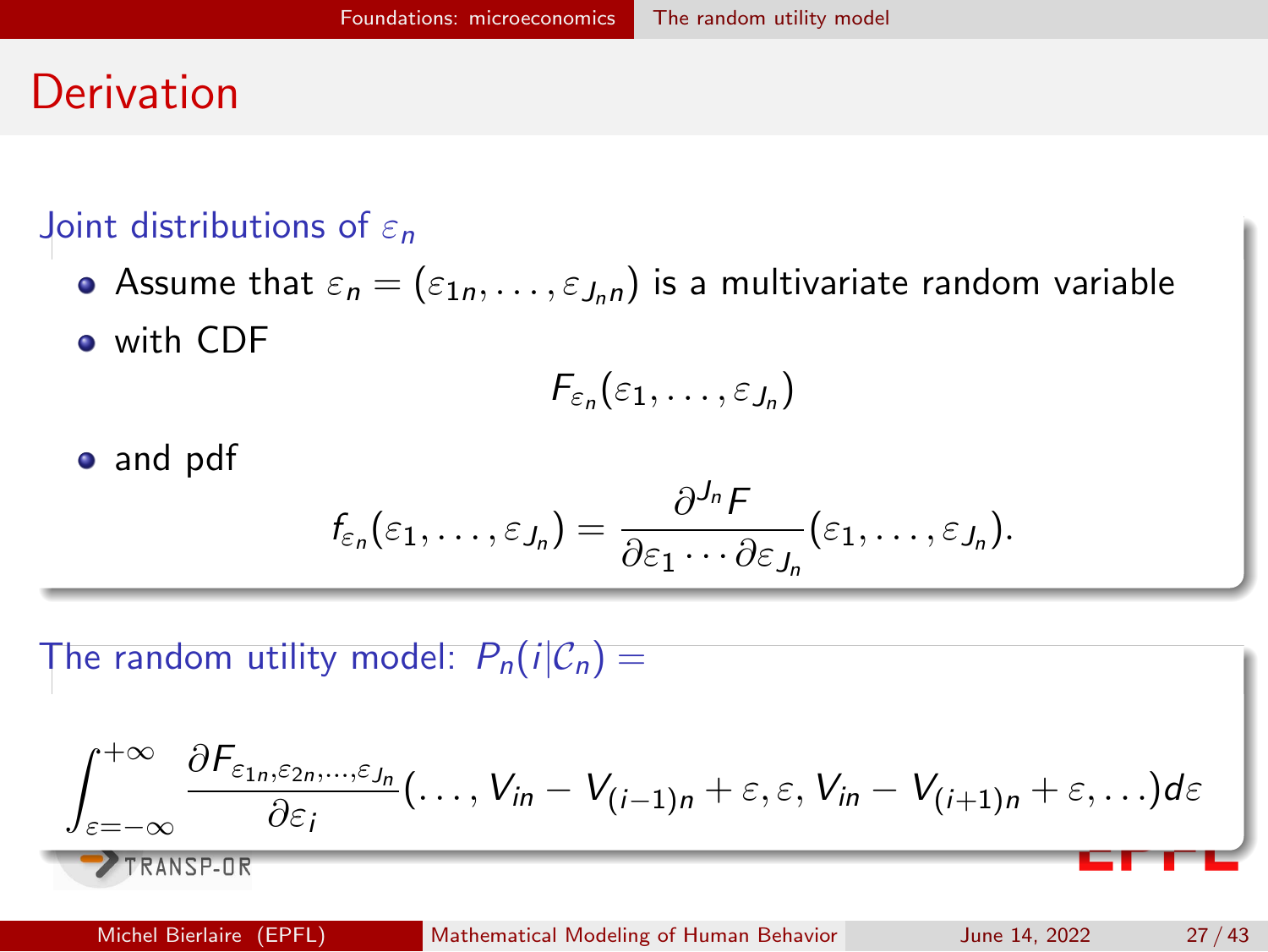### Random utility model

#### Logit model

- The general formulation is complex.
- Assuming that  $\varepsilon_{in}$  are i.i.d. EV(0,  $\mu$ ), we have the logit model:

$$
P_n(i|\mathcal{C}_n)=\frac{e^{\mu V_{in}}}{\sum_{j\in\mathcal{C}_n}e^{\mu V_{jn}}}.
$$

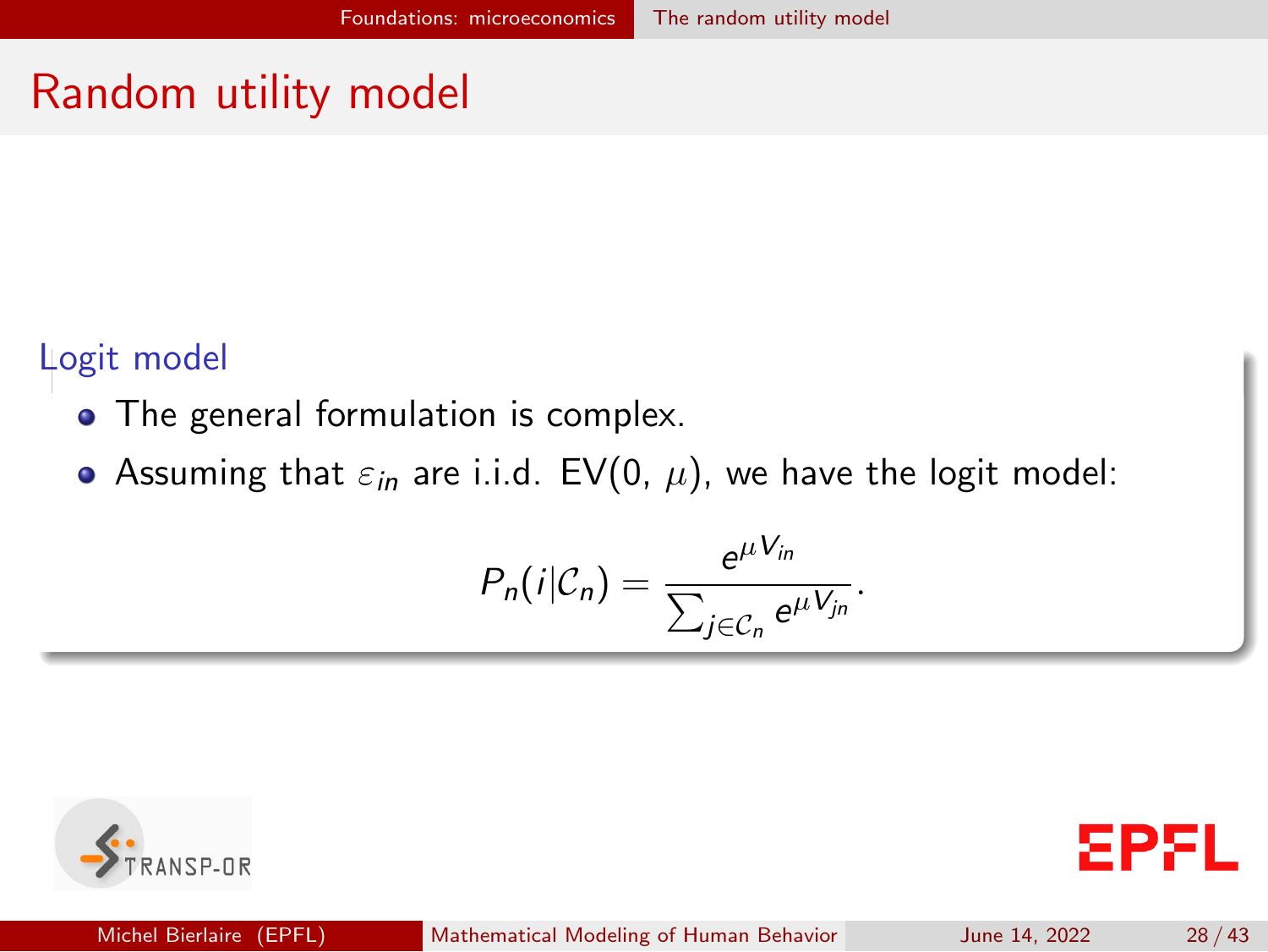### <span id="page-28-0"></span>**Outline**







3 [Using choice models in optimization](#page-28-0)



**EPFL**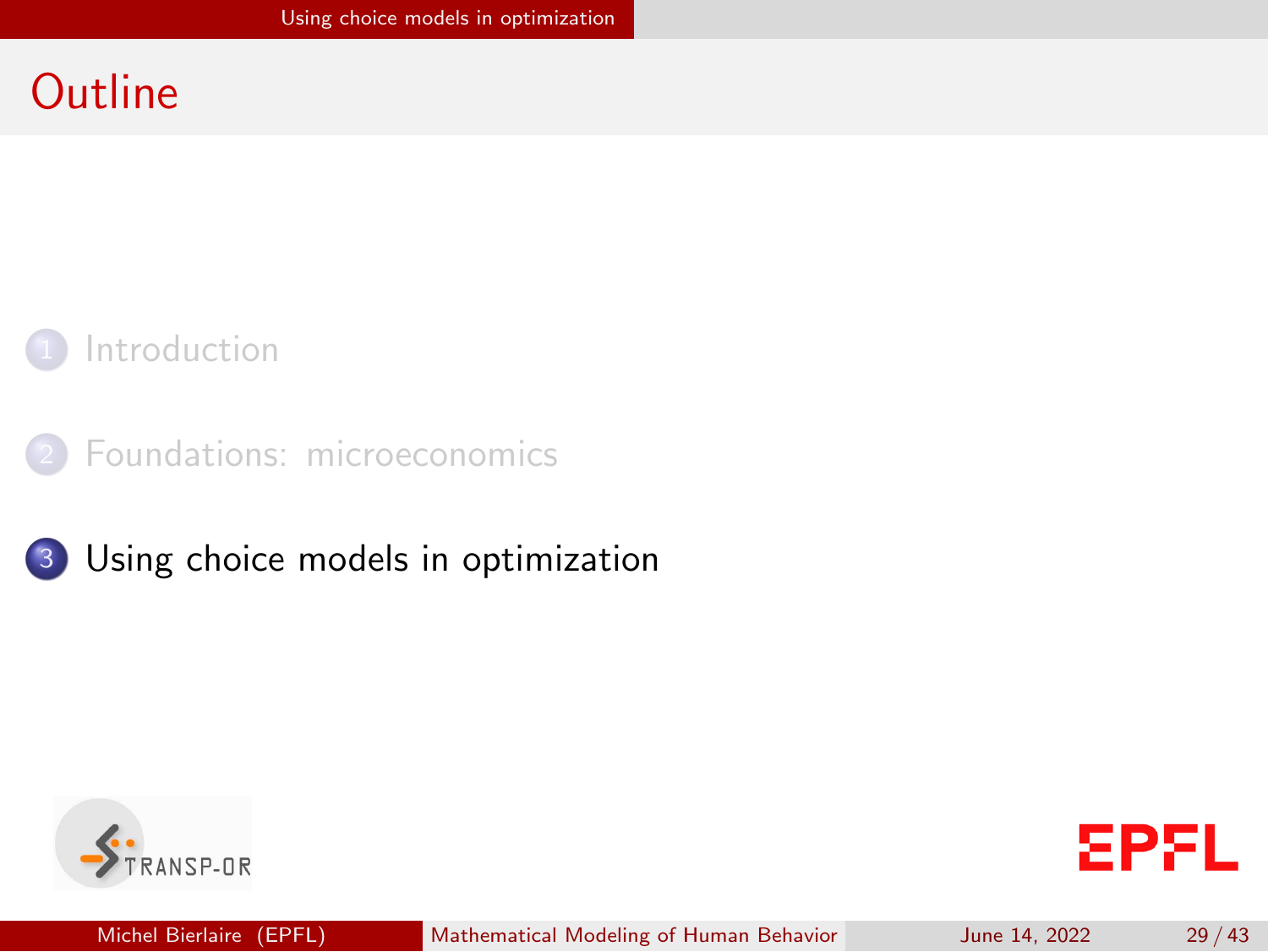### A simple example



#### Data

- $\bullet$  C: set of movies
- Population of N individuals
- Utility function:

 $U_{in} = \beta_{in} p_{in} + f(z_{in}) + \varepsilon_{in}$ 

#### Decision variables

- What movies to propose?  $v_{in}$
- What price?  $p_{in}$



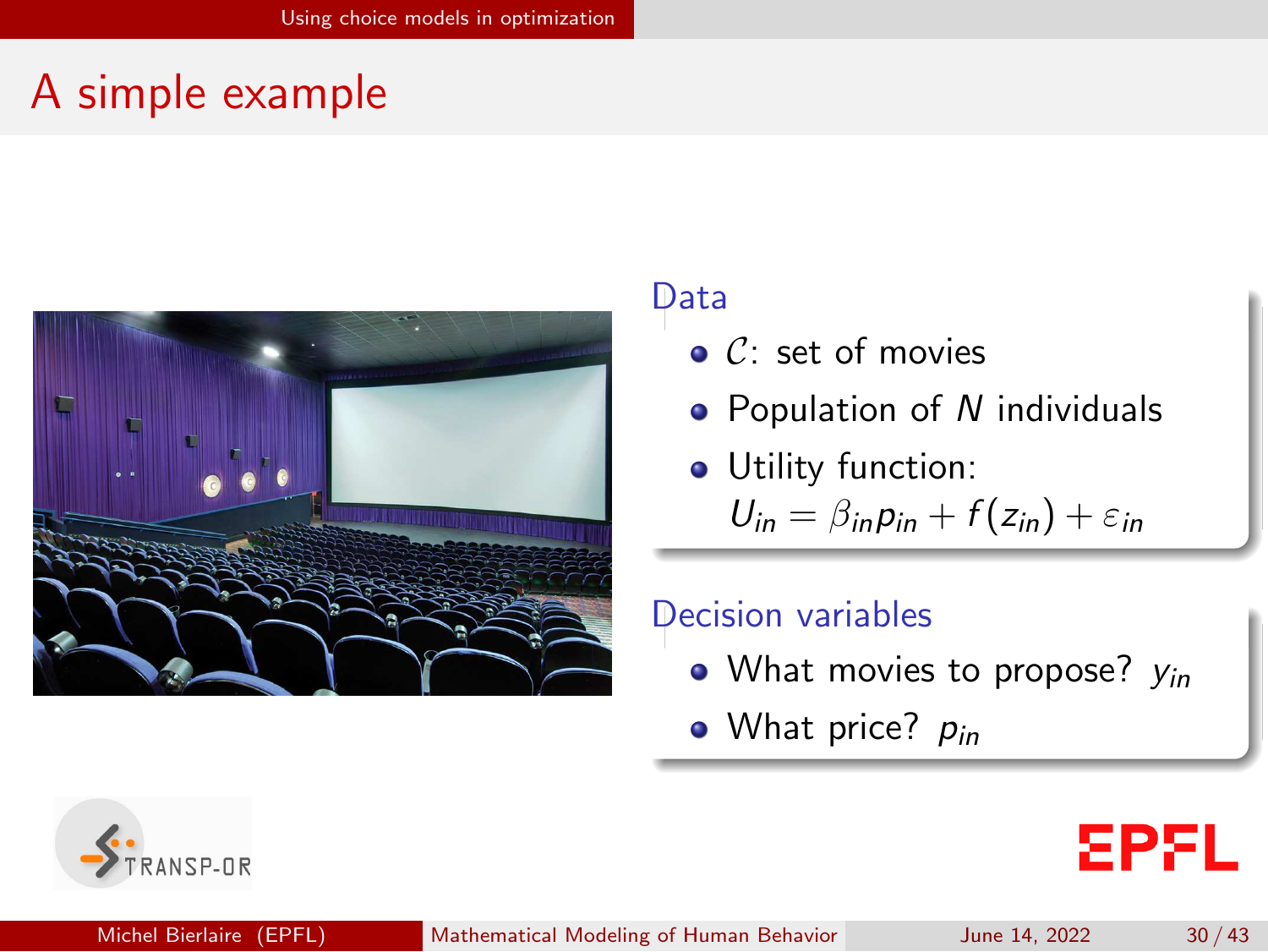# Profit maximization



#### Data

- $\bullet$  Two alternatives: my theater  $(m)$  and the competition  $(c)$
- We assume an heterogenous population of N individuals

$$
U_{cn} = 0 + \varepsilon_{cn}
$$
  

$$
U_{mn} = \beta_n p_m + c_{mn} + \varepsilon_{mn}
$$

- $\theta_n < 0$
- Logit model:  $\varepsilon_{mn}$  i.i.d. EV



EPEL.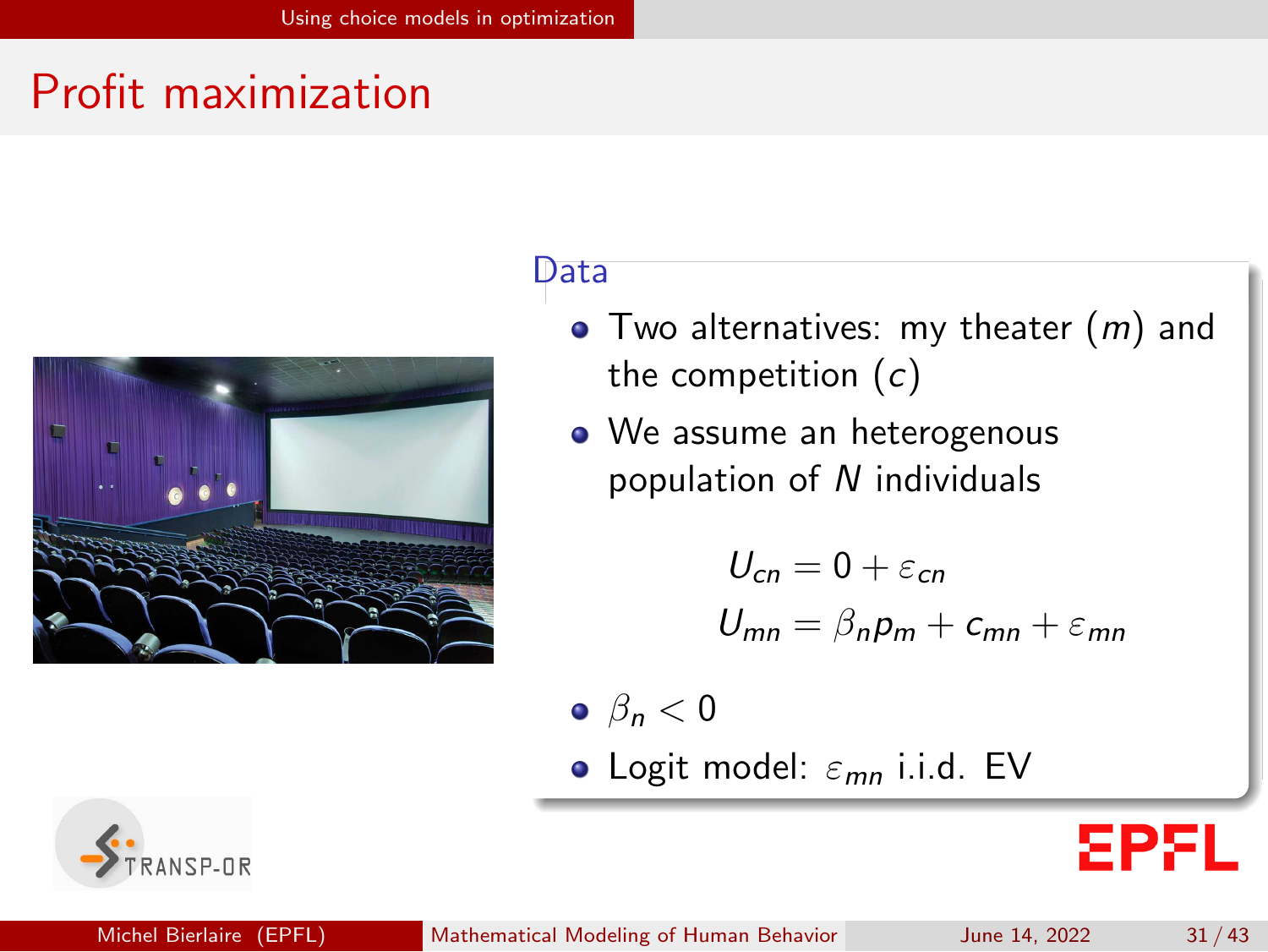### Heterogeneous population



Two groups in the population

$$
U_{mn} = \beta_n p_m + c_{mn} + \varepsilon_{mn}
$$

*n* = 1: Young fans: 
$$
n = 2
$$
: Others:  $1/3$  $\beta_1 = -10$ ,  $c_{m1} = 3$   $\beta_2 = -0.9$ ,  $c_{m2} = 0$ 



**EPFL**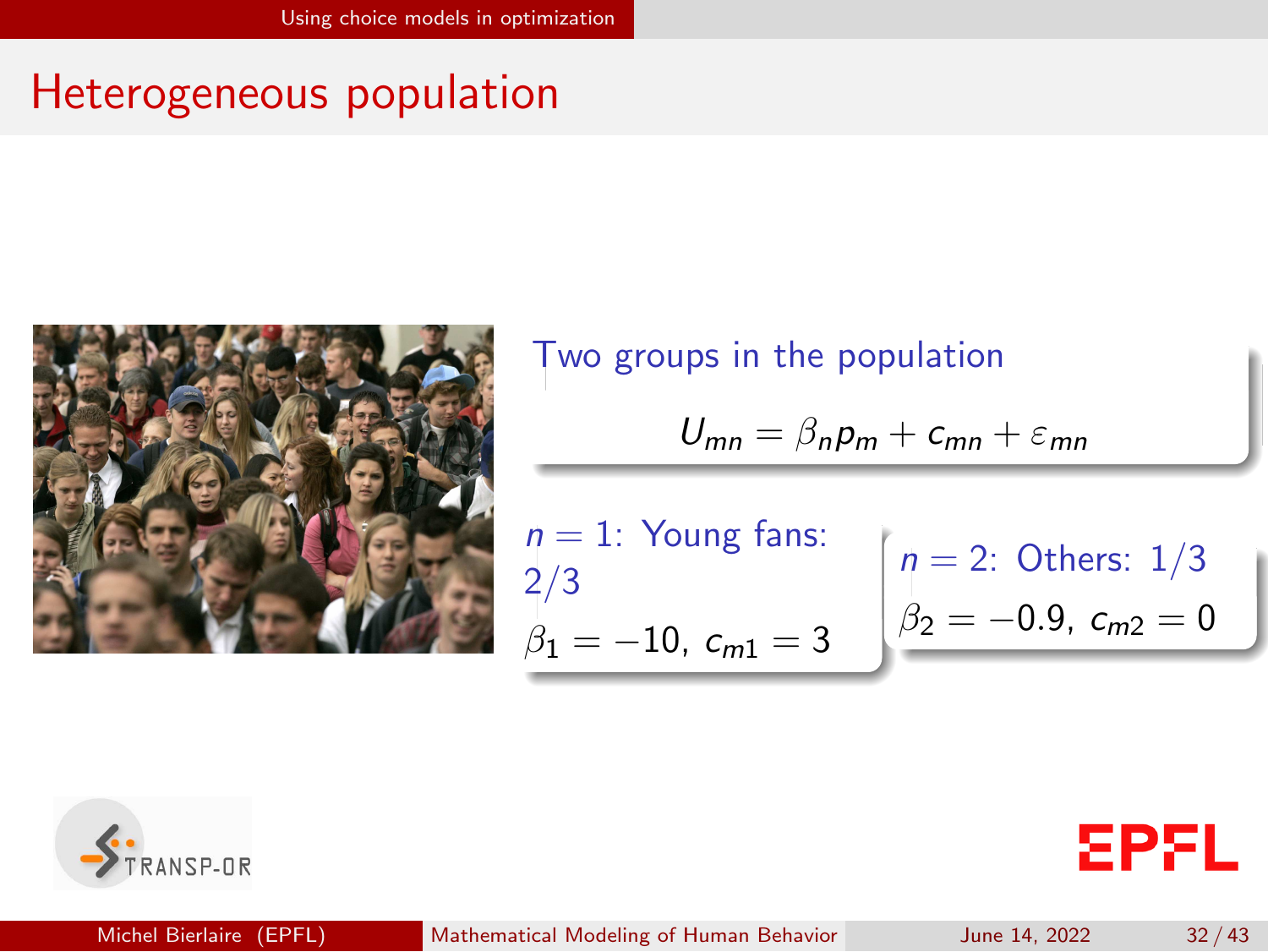### Demand

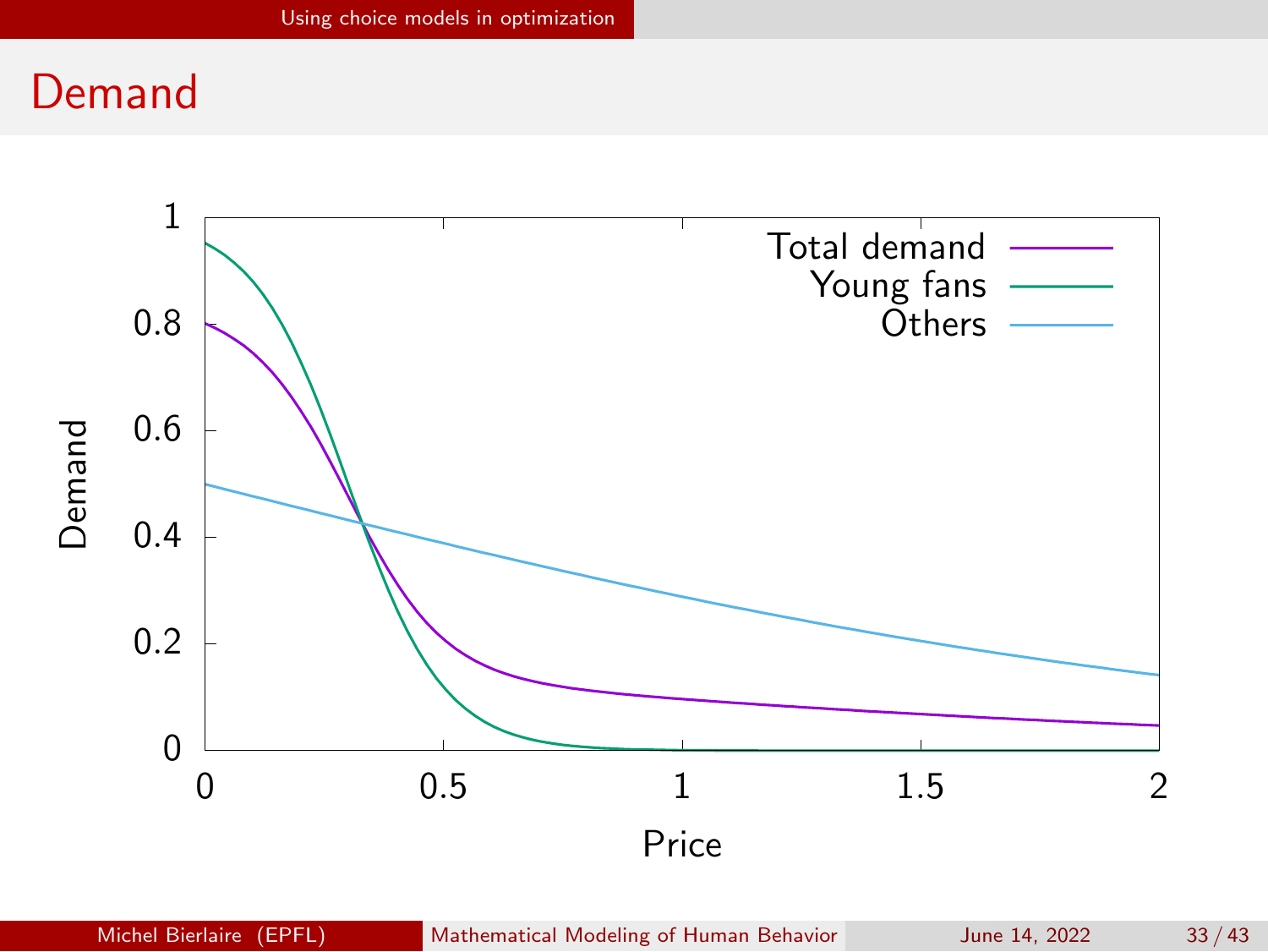### Demand and revenues

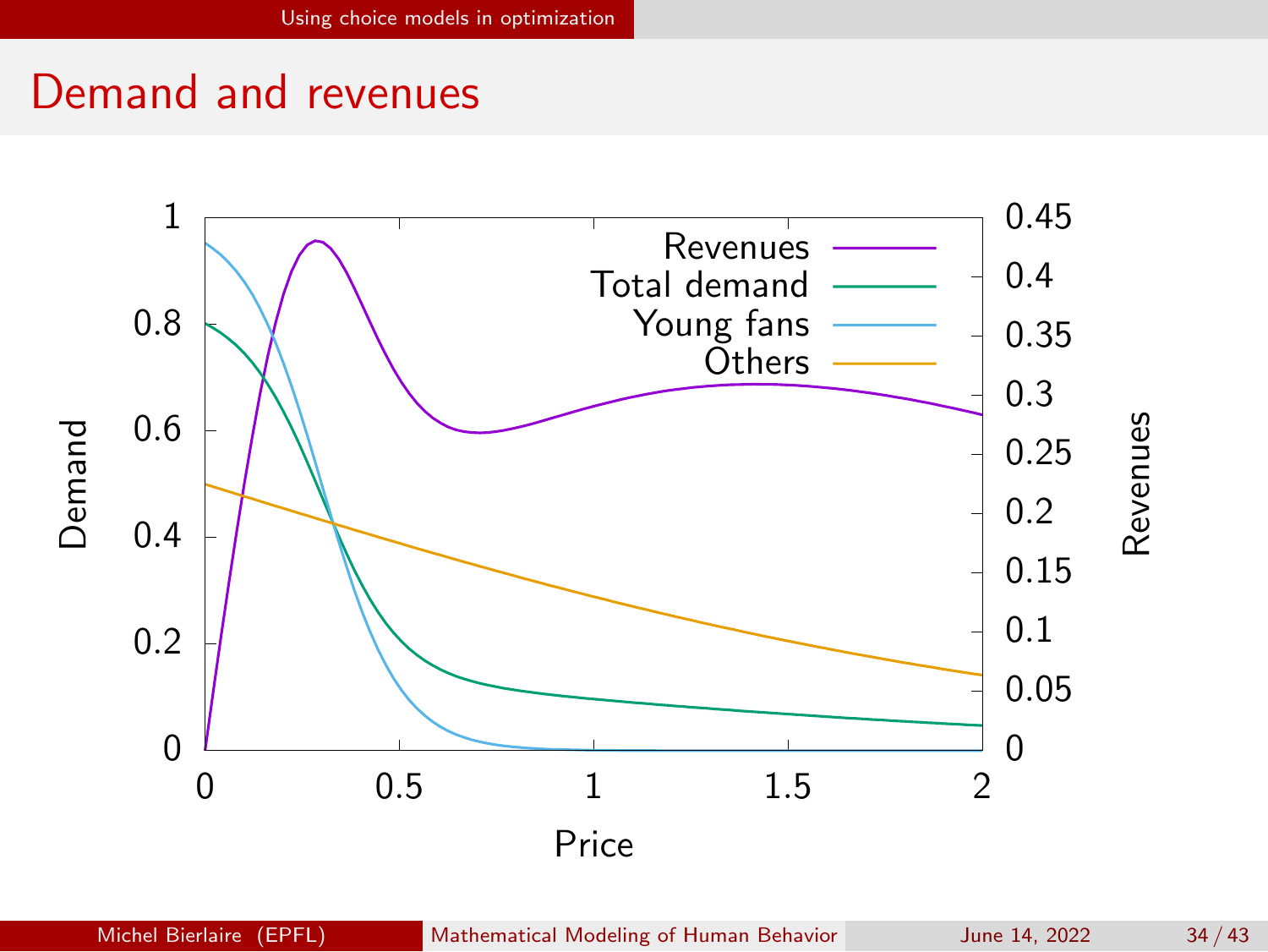# **Optimization**

### Profit maximization

- Non linear
- Non convex

#### Solution: mathematical programming

- Random term: simulation.
- Utility maximization of customers: constraints.

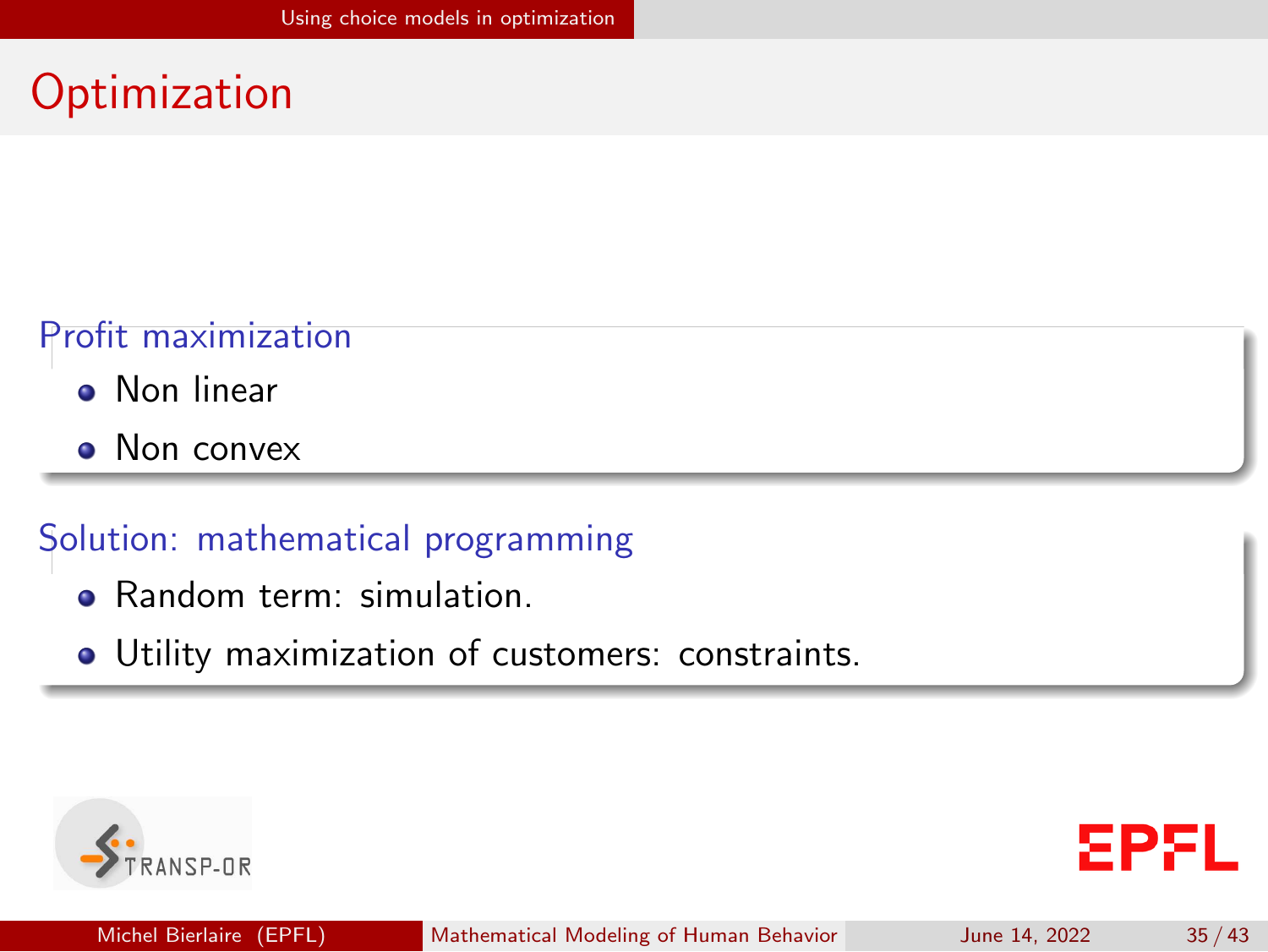# **Utility**

### Variables

$$
U_{inr}
$$
utility  
\n
$$
z_{inr} = \begin{cases} U_{inr} & \text{if } y_{in} = 1 \\ \ell_{nr} & \text{if } y_{in} = 0 \end{cases}
$$
discounted utility  
\n
$$
(\ell_{nr} \text{ smallest lower bound})
$$

#### Constraint: utility

$$
U_{\text{inr}} = \overbrace{\beta_{\text{in}}\rho_{\text{in}} + q_d(x_d)}^{V_{\text{in}}} + \xi_{\text{inr}} \,\forall i, n, r
$$



**EPFL**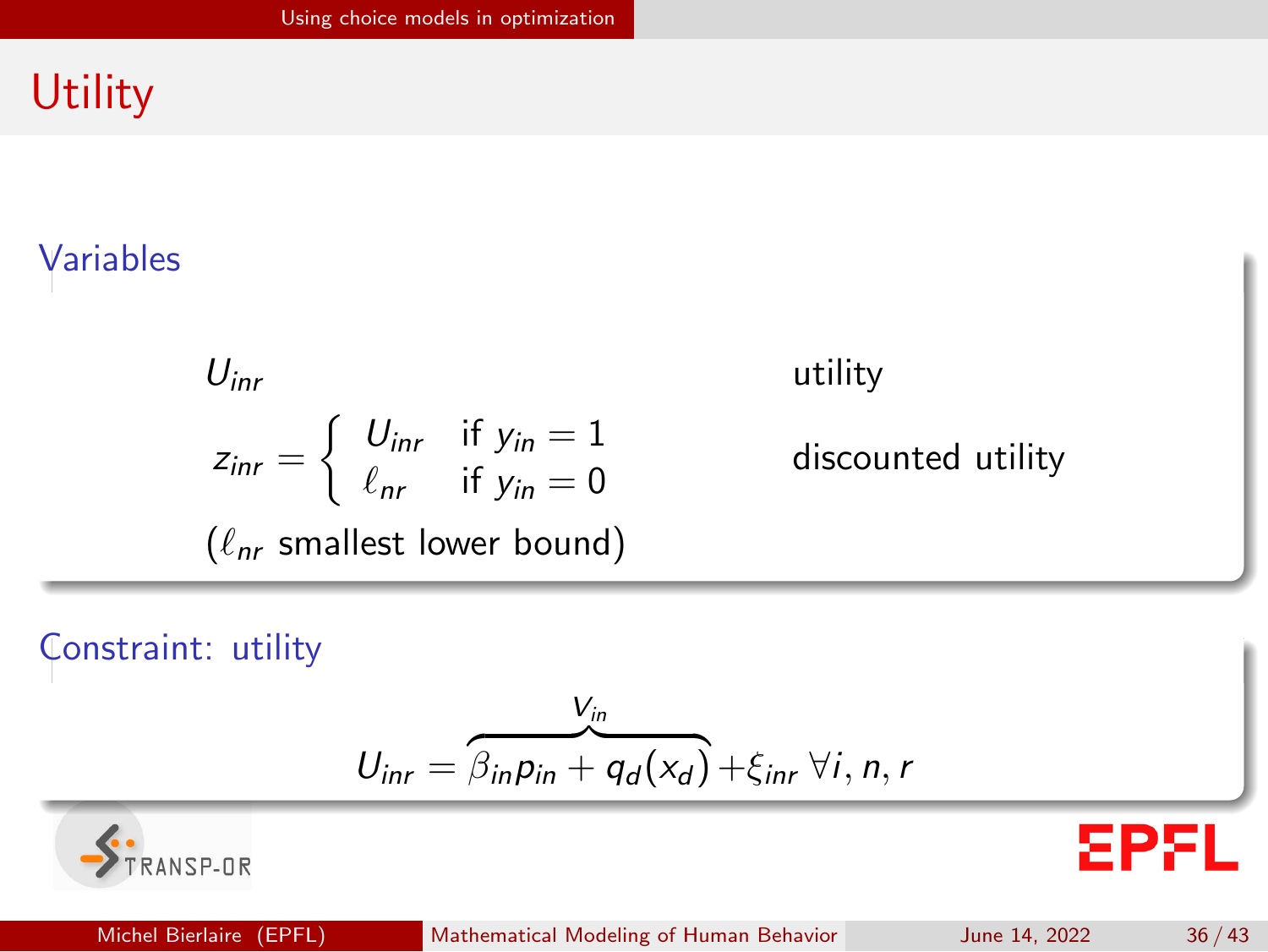# Utility (ctd)

#### Constraints: discounted utility

$$
\ell_{nr} \leq z_{inr} \qquad \forall i, n, r
$$
  
\n
$$
z_{inr} \leq \ell_{nr} + M_{inr}y_{in} \qquad \forall i, n, r
$$
  
\n
$$
U_{inr} - M_{inr}(1 - y_{in}) \leq z_{inr} \qquad \forall i, n, r
$$
  
\n
$$
z_{inr} \leq U_{inr} \qquad \forall i, n, r
$$





**EPFL**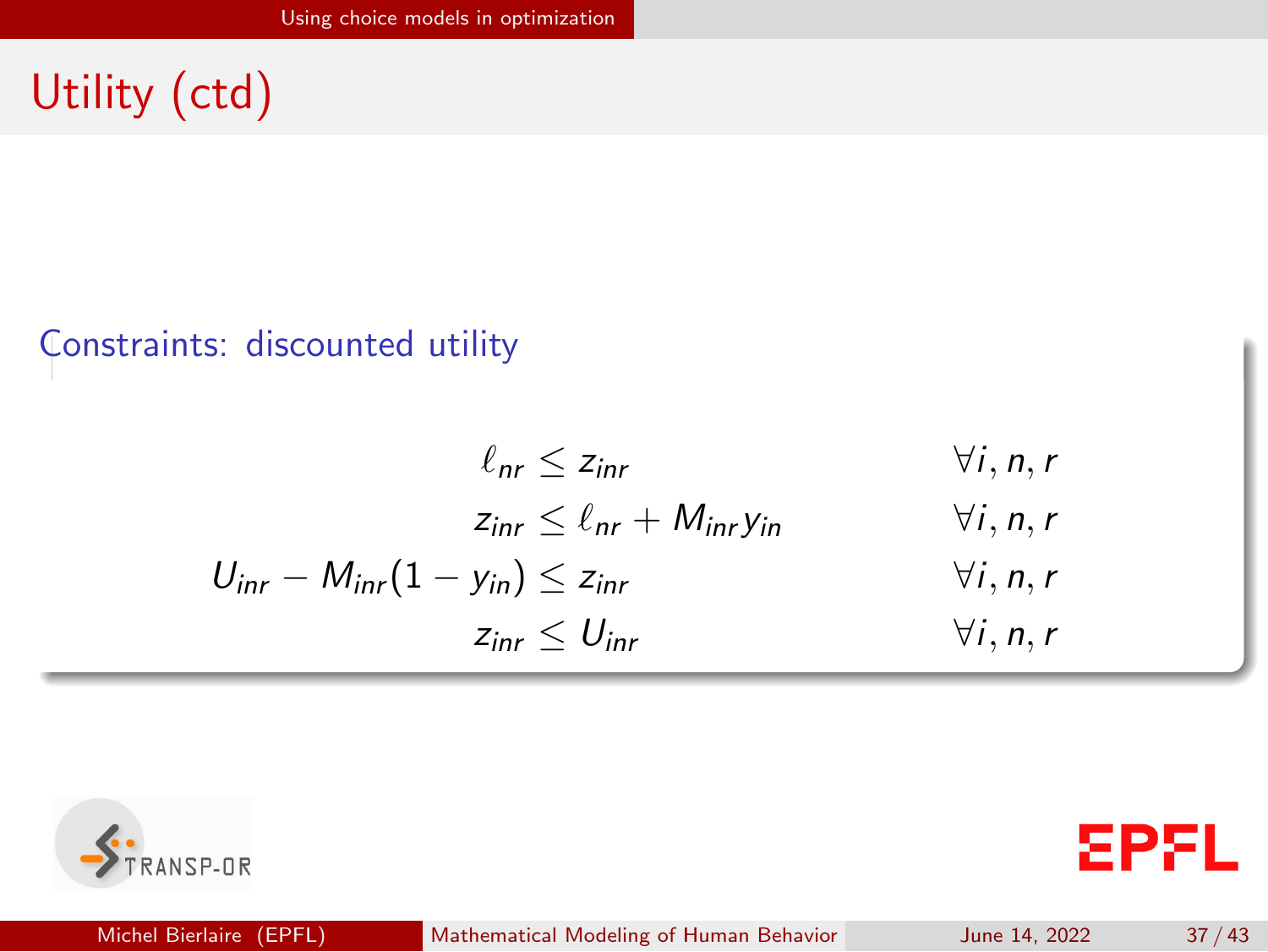# **Choice**

#### Variables

$$
U_{nr} = \max_{i \in \mathcal{C}} z_{inr}
$$
  

$$
w_{inr} = \begin{cases} 1 & \text{if } z_{inr} = U_{nr} \\ 0 & \text{otherwise} \end{cases}
$$
 choice

### **Constraints**

$$
z_{\text{inr}} \leq U_{\text{nr}} \qquad \forall i, n, r
$$
  
\n
$$
U_{\text{nr}} \leq z_{\text{inr}} + M_{\text{nr}}(1 - w_{\text{inr}}) \qquad \forall i, n, r
$$
  
\n
$$
\sum_{i} w_{\text{inr}} = 1 \qquad \forall n, r
$$
  
\n
$$
w_{\text{inr}} \leq y_{\text{in}} \qquad \forall i, n, r
$$

Michel Bierlaire (EPFL) [Mathematical Modeling of Human Behavior](#page-0-0) June 14, 2022 38 / 43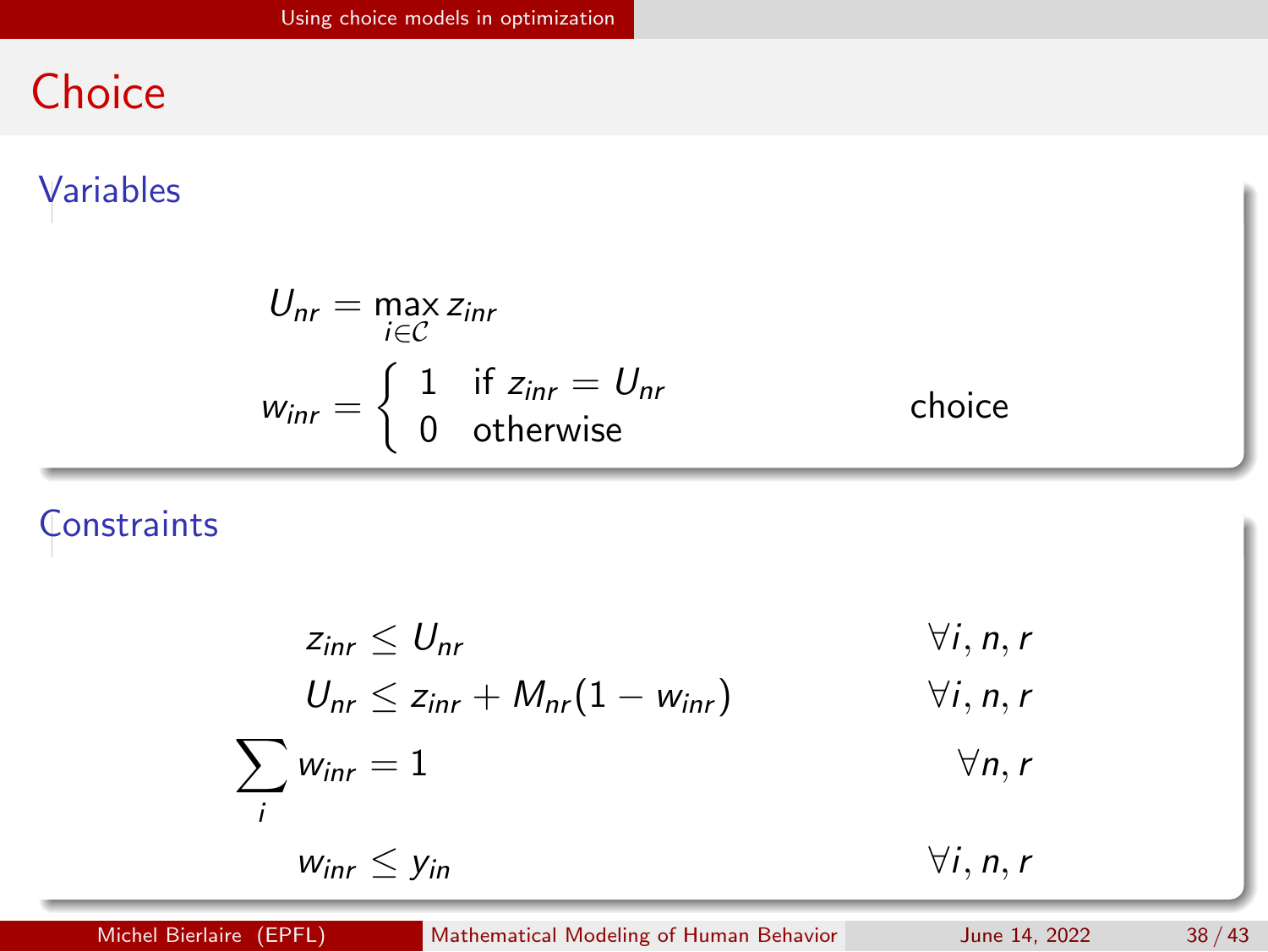# Profit maximization problem

### MIL<sub>P</sub>

- We avoid the non convex formulation of the logit model.
- Most constraints are linear.
- Nonlinear constraints are easy to linearize.
- No specific assumption of the distribution of  $\varepsilon_{in}$  thanks to simulation.
- Very large optimization problems.
- Current research: decomposition methods (Benders, column-generation, etc.)

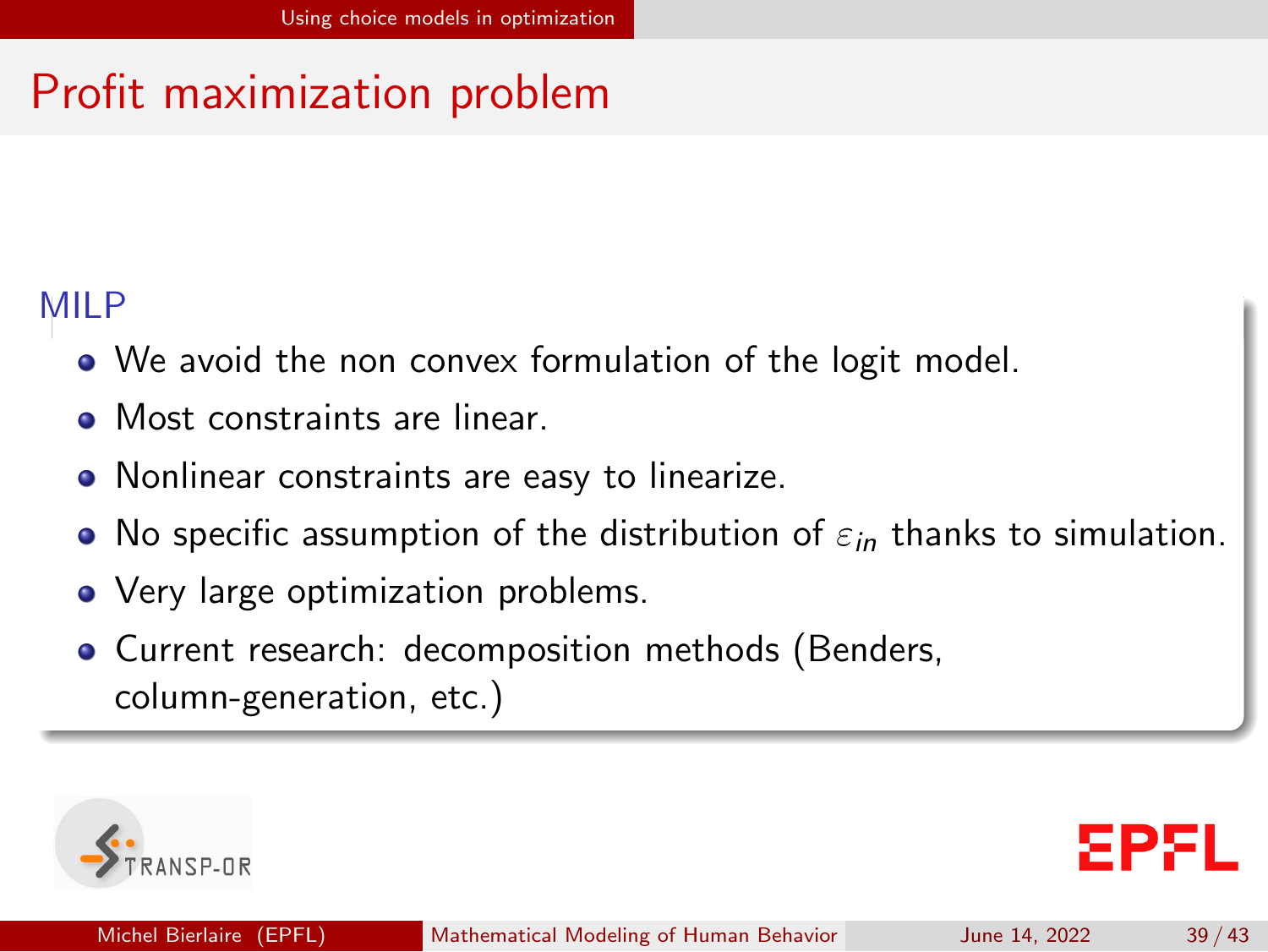### Summary



Michel Bierlaire (EPFL) [Mathematical Modeling of Human Behavior](#page-0-0) June 14, 2022 40 / 43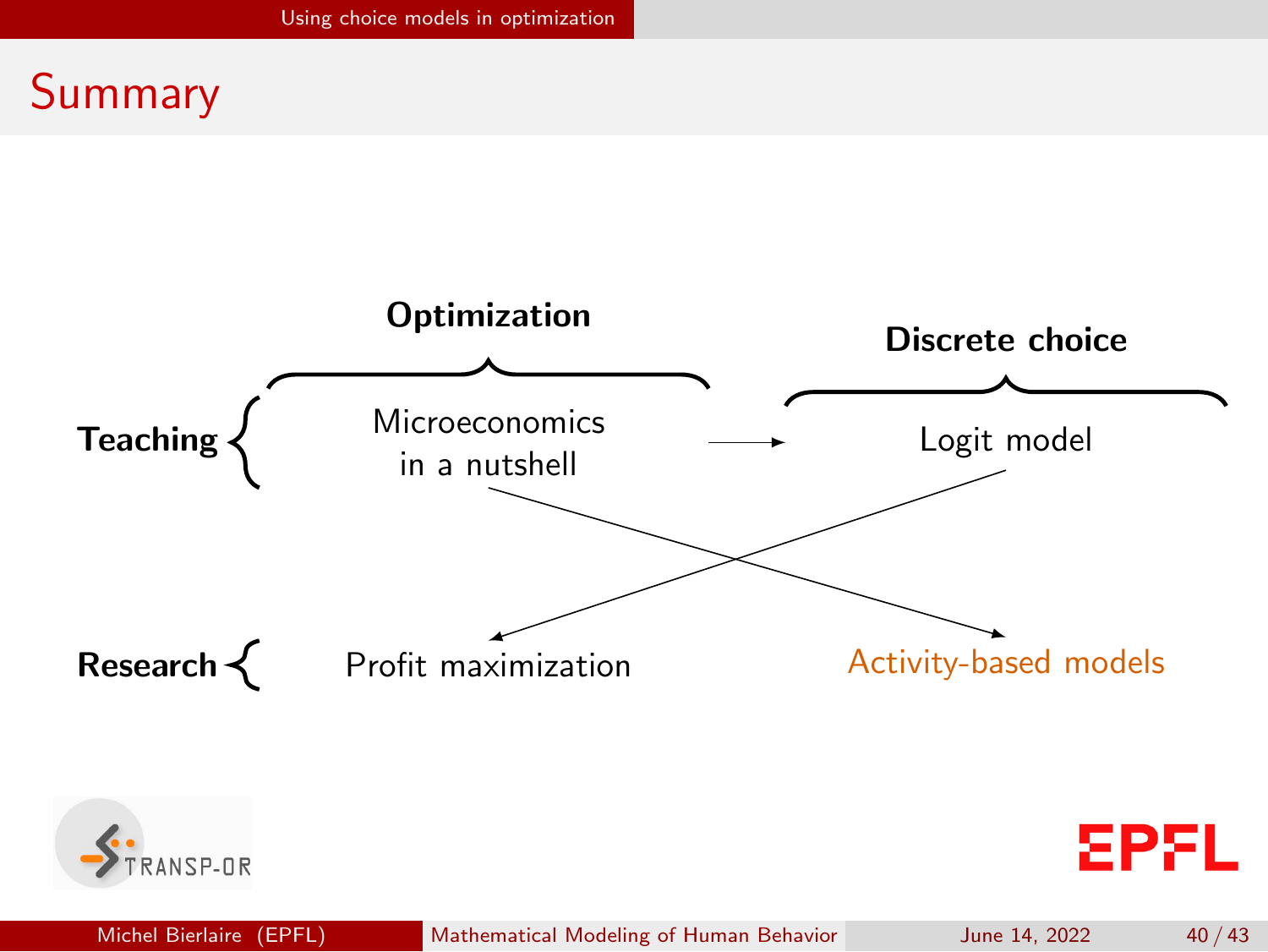# Bibliography I



### Ben-Akiva, M. and Bierlaire, M. (2003).

Discrete choice models with applications to departure time and route choice.

Operations Research and Management Science, pages 7–38. Kluwer.

### Bortolomiol, S. (2022).

Optimization and equilibrium problems with discrete choice models of demand. PhD thesis, EPFL.

Bortolomiol, S., Lurkin, V., and Bierlaire, M. (2021a).

Price-based regulation of oligopolistic markets under discrete choice models of demand.

Transportation. Accepted on Jul 23, 2021.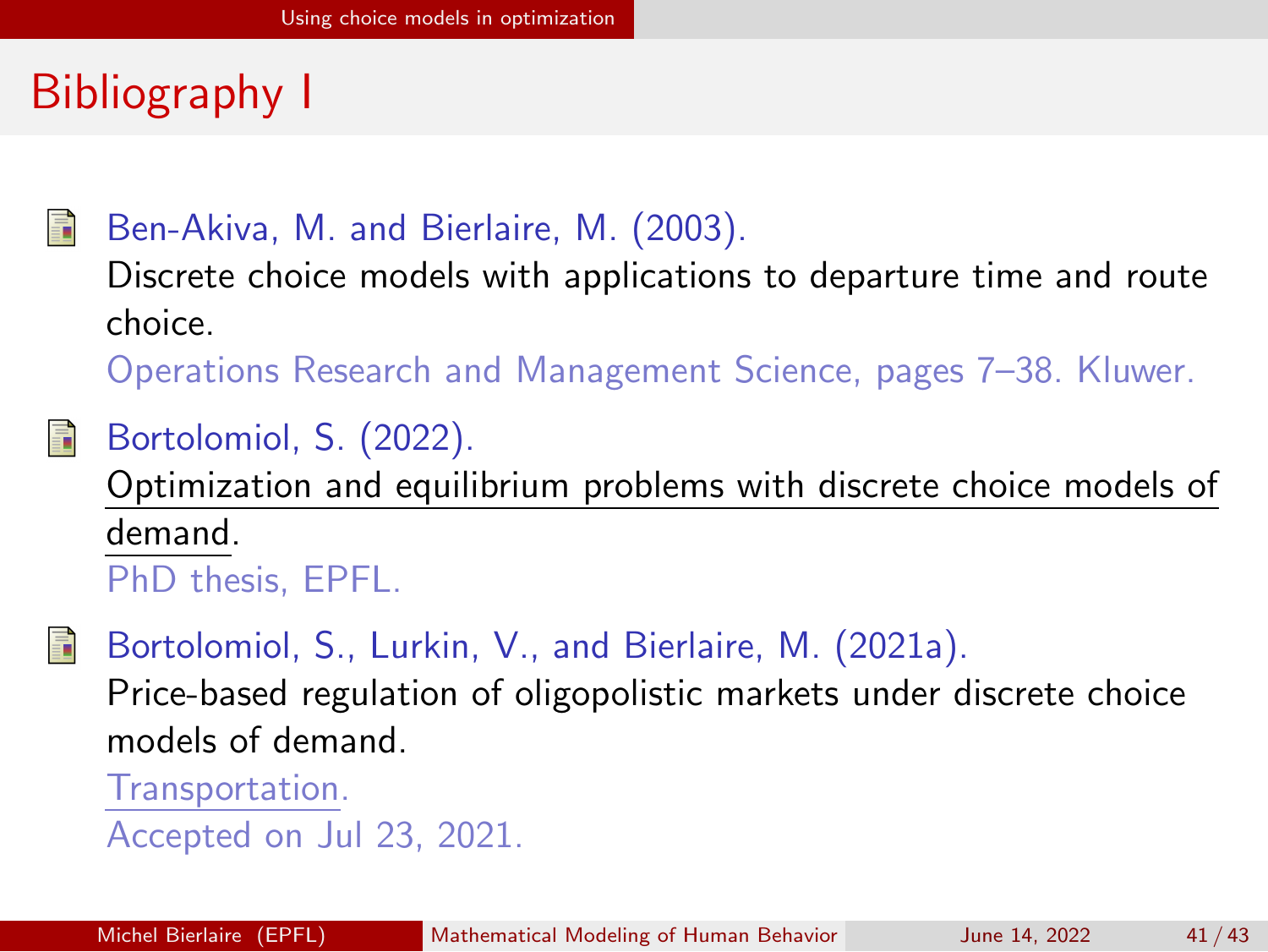# Bibliography II

### Bortolomiol, S., Lurkin, V., and Bierlaire, M. (2021b).

A simulation-based heuristic to find approximate equilibria with disaggregate demand models.

Transportation Science, 55(5):1025–1045. Accepted on Apr 16, 2021.

Pacheco, M. (2020).

A general framework for the integration of complex choice models into mixed integer optimization.

PhD thesis, EPFL.